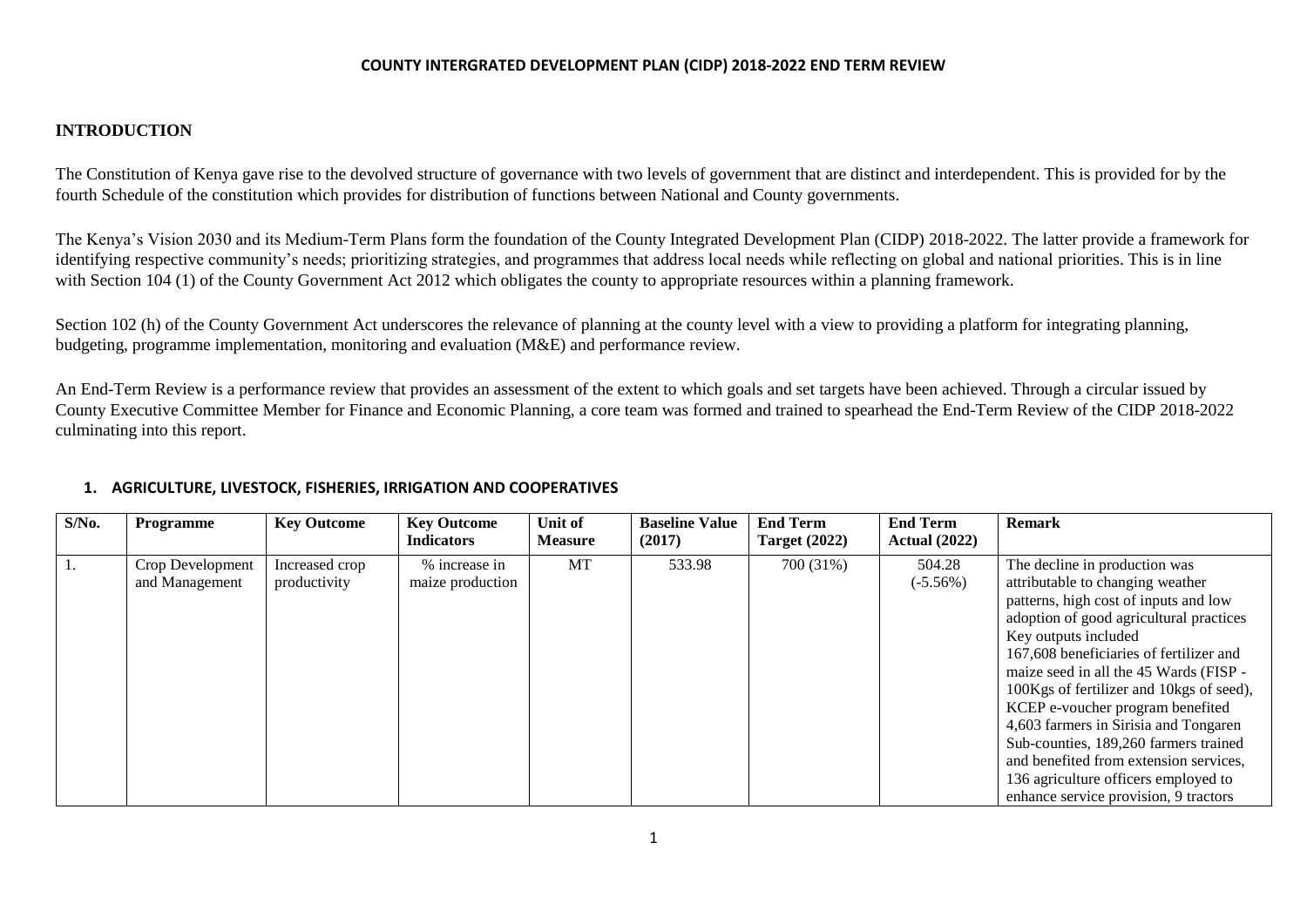| $S/N0$ . | Programme                    | <b>Key Outcome</b>     | <b>Key Outcome</b><br><b>Indicators</b>      | Unit of<br><b>Measure</b> | <b>Baseline Value</b><br>(2017) | <b>End Term</b><br><b>Target (2022)</b> | <b>End Term</b><br><b>Actual (2022)</b> | <b>Remark</b>                                                                                                                                                                                                                                             |
|----------|------------------------------|------------------------|----------------------------------------------|---------------------------|---------------------------------|-----------------------------------------|-----------------------------------------|-----------------------------------------------------------------------------------------------------------------------------------------------------------------------------------------------------------------------------------------------------------|
|          |                              |                        |                                              |                           |                                 |                                         |                                         | procured for tractor hire services.<br>However, the target was not<br>met due to a shift in production to<br>sugarcane in Tongaren and Mt. Elgon,<br>changing weather patterns, high cost of<br>inputs and low adoption of good<br>agricultural practices |
|          |                              |                        | % increase in<br>beans<br>production         | <b>MT</b>                 | $\overline{39.27}$              | 100                                     | 46.87<br>(19.35%)                       | The increment is due to enhanced<br>investments in the bean value chain.<br>Beans is one of the NARIGP value<br>chains                                                                                                                                    |
|          |                              |                        | % increase in<br>sorghum<br>production       | MT                        | 1.4                             | 3                                       | 0.21<br>$-85%$                          | The decline in production was<br>attributable to changing weather<br>patterns, high cost of inputs and low<br>adoption of good agricultural practices                                                                                                     |
|          |                              |                        | % increase in<br>finger millet<br>production | $\overline{MT}$           | 1.22                            | 3                                       | 1.22<br>0%                              | The target was not met due to changing<br>weather patterns, high cost of inputs and<br>low adoption of good agricultural<br>practices                                                                                                                     |
|          |                              |                        | % increase in<br>sweet potato<br>production  | MT                        | 77.8                            | 100                                     | 41.04<br>$-47.25%$                      | The decline in production was<br>attributable to changing weather<br>patterns, high cost of inputs and low<br>adoption of good agricultural practices                                                                                                     |
|          |                              |                        | % increase<br>cassava<br>production          | <b>MT</b>                 | 3.83                            | 5                                       | 0.84<br>$-78.07$                        | The decline in production was<br>attributable low uptake of cassava<br>production among farmers in the county                                                                                                                                             |
|          |                              |                        | % increase in<br>groundnut<br>production     | MT                        | 0.849                           | 1.5                                     | 1.467<br>1.97%                          | The insignificant increase was<br>attributable to low uptake of groundnut<br>production                                                                                                                                                                   |
| 2.       | Livestock<br>Development and | Increased<br>livestock | % increase in<br>beef production             | $\overline{\mathrm{T}}$   | 2519                            | 3000                                    | 71.76%<br>4326.76                       | Resulted from increased number of beef<br>cattle in the county                                                                                                                                                                                            |
|          | Management                   | productivity           | % increase in<br>milk production             | $\overline{T}$            | 99,394.67                       | 150                                     | $-5.91%$<br>93518.77                    | The decline in production was<br>attributable to changing weather<br>patterns, high cost of inputs and low<br>adoption of good agricultural practices                                                                                                     |
|          |                              |                        | % increase in<br>chevon<br>production        | $\mathbf T$               | 34                              | 40                                      | 371%<br>160.15                          | This is attributable to increased uptake of<br>goat rearing in the county                                                                                                                                                                                 |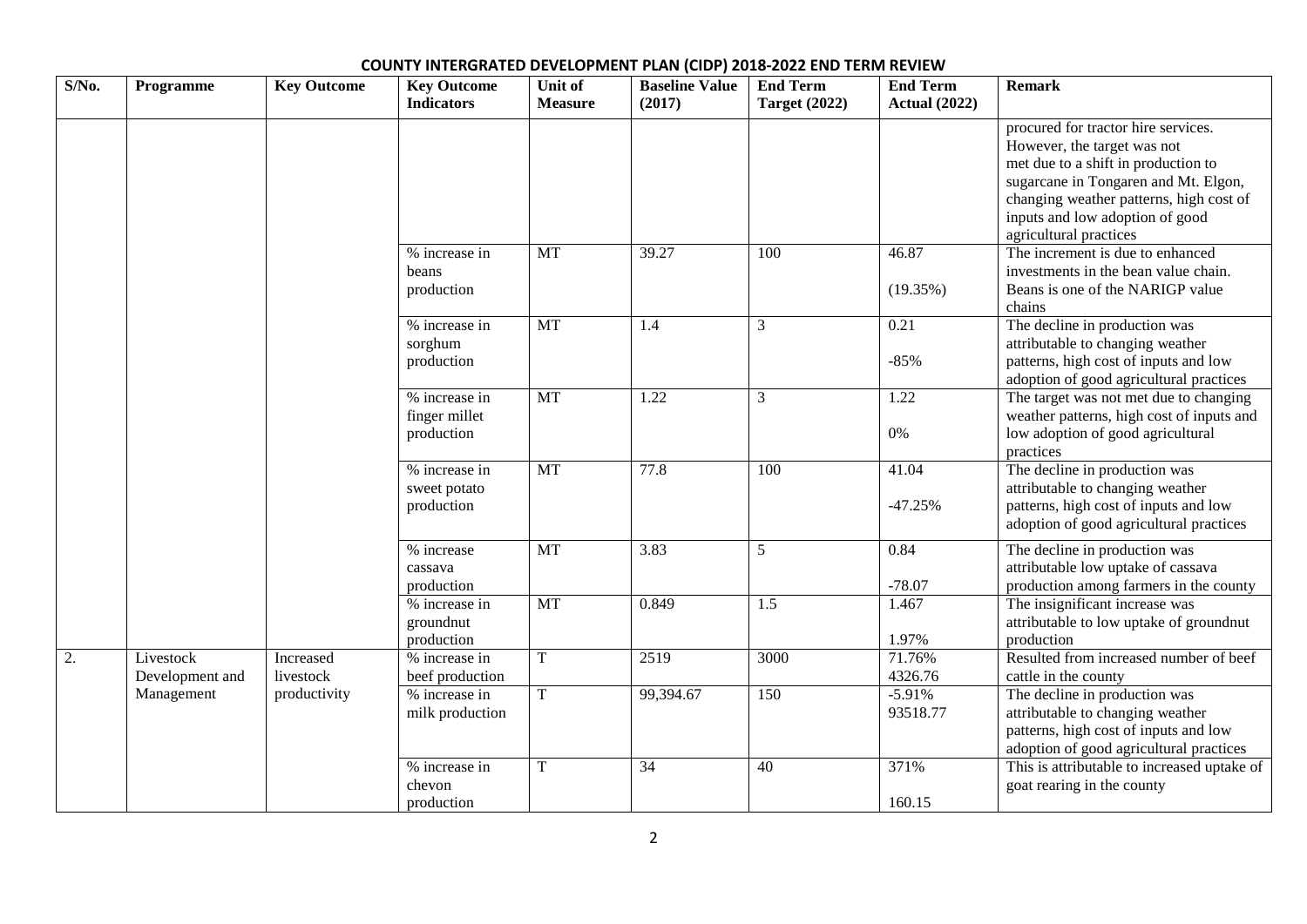| $S/N0$ .       | Programme                                         | <b>Key Outcome</b>                               | <b>Key Outcome</b><br><b>Indicators</b>              | Unit of<br><b>Measure</b> | <b>Baseline Value</b><br>(2017) | <b>End Term</b><br><b>Target (2022)</b> | <b>End Term</b><br><b>Actual (2022)</b> | <b>Remark</b>                                                                                                                                                                                                                             |
|----------------|---------------------------------------------------|--------------------------------------------------|------------------------------------------------------|---------------------------|---------------------------------|-----------------------------------------|-----------------------------------------|-------------------------------------------------------------------------------------------------------------------------------------------------------------------------------------------------------------------------------------------|
|                |                                                   |                                                  | % increase in<br>Mutton<br>production                | T                         | 37                              | 45                                      | 348.6%<br>166                           | This is attributable to increased uptake of<br>sheep rearing in the county                                                                                                                                                                |
|                |                                                   |                                                  | % increase in<br>pork<br>production                  | $\mathbf T$               | $\overline{30}$                 | $\overline{35}$                         | $-27%$<br>21.9                          | Attributable to fluctuating market and<br>low adoption of good agricultural<br>practices                                                                                                                                                  |
|                |                                                   |                                                  | % increase in<br>rabbit meat<br>production           | $\mathbf T$               | 4.5                             | $\overline{10}$                         | 6.67%<br>4.8                            | The target was not met due to low uptake<br>of rabbit rearing in the county                                                                                                                                                               |
|                |                                                   |                                                  | % increase in<br>poultry meat<br>production          | $\overline{T}$            | 256                             | $\overline{500}$                        | 259.55%<br>920.45                       | Due to increased demand for poultry<br>meat, increased commercialization and<br>enhanced investments in the industry.                                                                                                                     |
|                |                                                   |                                                  | % increase in<br>honey<br>production                 | T                         | 158                             | $\overline{200}$                        | 144.6%<br>386.5                         | Due to increased demand for honey,<br>increased commercialization and<br>enhanced investments in the industry.                                                                                                                            |
|                |                                                   |                                                  | % increase in wax<br>production                      | $\mathbf T$               | $\,8\,$                         | $\overline{15}$                         | 308.75%<br>32.7                         | Proportionate to honey production                                                                                                                                                                                                         |
|                |                                                   |                                                  | % increase in<br>eggs production                     | Trays                     | 1,649,000                       | 3,000,000                               | 83.45%<br>3,025,074                     | Due to increased demand for poultry<br>meat, increased commercialization and<br>enhanced investments in the industry.                                                                                                                     |
|                |                                                   |                                                  | % increase in<br>hides production                    | T                         | 22,000                          | 30,000                                  | 1.32%<br>22290                          | Attributable to increased livestock<br>production                                                                                                                                                                                         |
|                |                                                   |                                                  | $\frac{9}{6}$ increase in skin<br>production         | T                         | 7,000                           | 10,000                                  | 58.79%<br>11115                         | Attributable to increased livestock<br>production                                                                                                                                                                                         |
| $\mathfrak{Z}$ | <b>Fisheries</b><br>Development and<br>Management | Increased<br>production of<br>fisheries products | % increase in<br>production of<br>fisheries products | $\overline{T}$            | 30.139                          | 40                                      | 12.6                                    | The -58.19% decline was attributed to<br>the increase in the cost of inputs<br>especially feeds that affected production.<br>Producers were also affected by the<br>change in weather especially production<br>units drying up frequently |
|                |                                                   |                                                  | % increase in<br>number of fish<br>farmers           | N <sub>o</sub>            | 3,079                           | 3,100                                   | $-0.45%$<br>3,065                       | The increase in the cost of production<br>discouraged some farmers reducing<br>uptake                                                                                                                                                     |
|                |                                                   |                                                  | % increase in<br>number of<br>operating ponds        | N <sub>o</sub>            | 3,678                           | 3,700                                   | $-11.58%$<br>3,252                      | Changes in climate led to drying up and<br>abandoning of ponds                                                                                                                                                                            |
|                |                                                   |                                                  | % increase in<br>fish farmers<br>income              | <b>KShs</b>               | 6,616,350                       | 7,500,000                               | $-44.9%$<br>3,644,700                   | The decline in income is attributable to<br>high cost of inputs, low adoption of<br>technology especially good aquaculture                                                                                                                |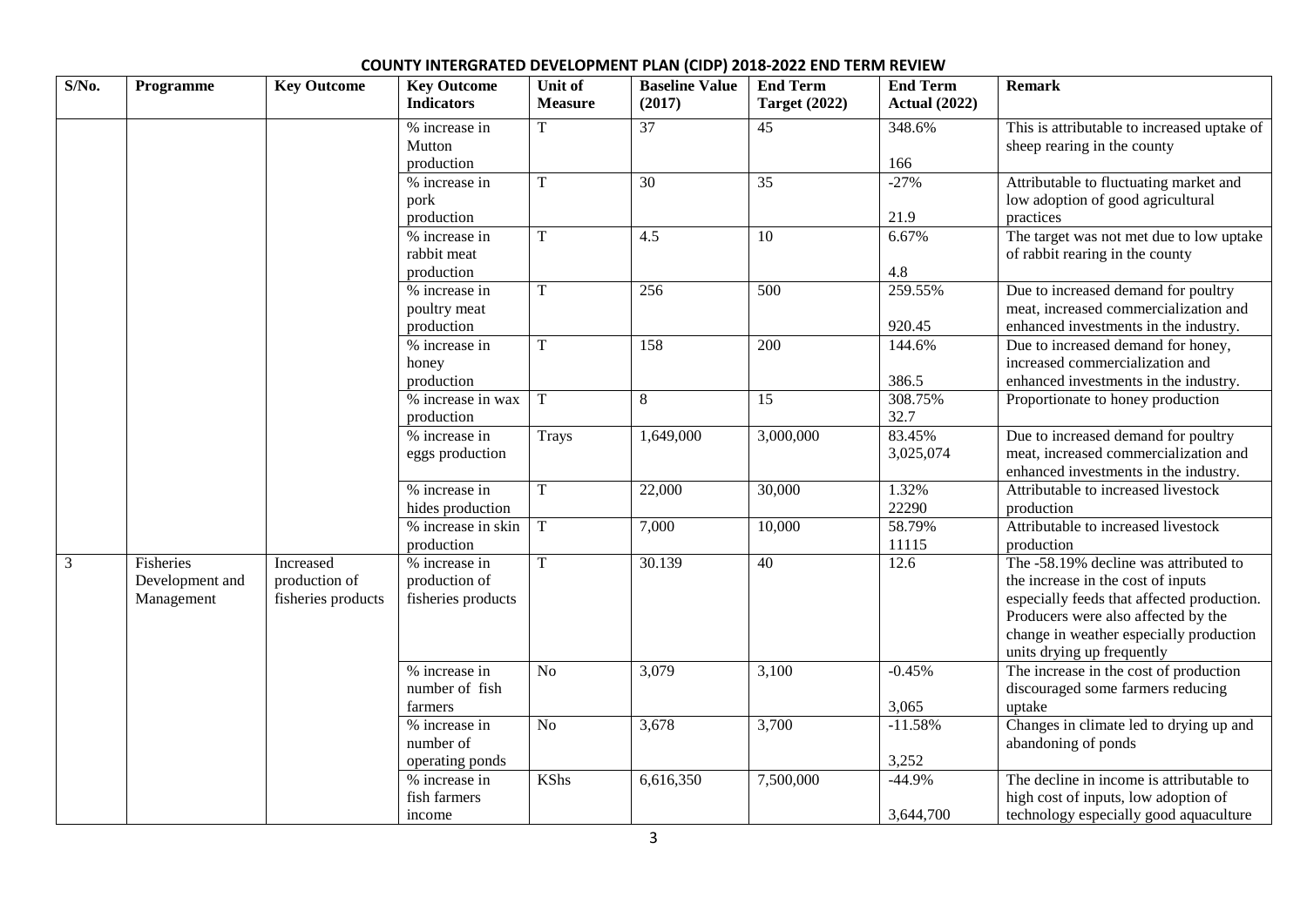| $S/N0$ . | Programme                                     | <b>Key Outcome</b>                              | <b>Key Outcome</b><br><b>Indicators</b>                                     | Unit of<br><b>Measure</b> | <b>Baseline Value</b><br>(2017) | <b>End Term</b><br><b>Target (2022)</b> | <b>End Term</b><br><b>Actual (2022)</b> | <b>Remark</b>                                                                                                                                                                                     |
|----------|-----------------------------------------------|-------------------------------------------------|-----------------------------------------------------------------------------|---------------------------|---------------------------------|-----------------------------------------|-----------------------------------------|---------------------------------------------------------------------------------------------------------------------------------------------------------------------------------------------------|
|          |                                               |                                                 |                                                                             |                           |                                 |                                         |                                         | practices, climate change and poor<br>market linkages                                                                                                                                             |
|          |                                               |                                                 | % increase in area<br>$(M2)$ of operating<br>ponds                          | M <sup>2</sup>            | 1,103,400                       | 1,500,000                               | $-13.14%$<br>958,699                    | Changes in climate led to drying up and<br>abandoning of ponds                                                                                                                                    |
|          |                                               |                                                 | % increase in<br>number of<br>stocked ponds                                 | Number                    | 227 No.                         | 350 No.                                 | $-54.19%$<br>104 No                     | Changes in climate led to drying up and<br>abandoning of ponds                                                                                                                                    |
|          |                                               |                                                 | % increase in area<br>$(M2)$ of stocked<br>ponds                            | M <sup>2</sup>            | 68,100                          | 75,000                                  | $-54.19%$<br>31,200                     | Changes in climate led to drying up and<br>abandoning of ponds                                                                                                                                    |
|          |                                               |                                                 | %increase in<br>number of clean<br>fish markets                             | Number                    | 5                               |                                         | 54.5%<br>11                             | This is attributed to the uptake of SOPs<br>for fish markets                                                                                                                                      |
|          |                                               |                                                 | % increase in<br>number of<br>farmers<br>producing safe<br>fish             | Number                    | 3000                            | 3100                                    | 3000                                    | This is attributed to uptake of good<br>aquaculture practices                                                                                                                                     |
|          |                                               |                                                 | %increase in<br>number of fish<br>traders                                   | N <sub>o</sub>            | 100                             | 150                                     | 110<br>10%                              | Consumption of fish is increasing due to<br>the several government led campaigns to<br>market white meat                                                                                          |
| 4.       | Cooperatives<br>Development and<br>Management | Increased number<br>of cooperative<br>societies | % increase in<br>number of<br>cooperative<br>societies and<br><b>SACCOs</b> | <b>Number</b>             | 109                             | 120                                     | 395                                     | The increase in number of societies and<br>turnover was attributed to enhanced<br>investment in development of<br>cooperatives, sensitization on benefits of<br>organized groups, mobilization of |
|          |                                               | Increased<br>cooperatives turn<br>over          | % increase<br>SACCO <sub>s</sub> turn-<br>over                              | Kshs.                     | 256,74<br>3,854                 | 50%                                     | 2,200,000,000                           | membership & registration, and training<br>of society leadership and members on<br>good governance, market linkages                                                                               |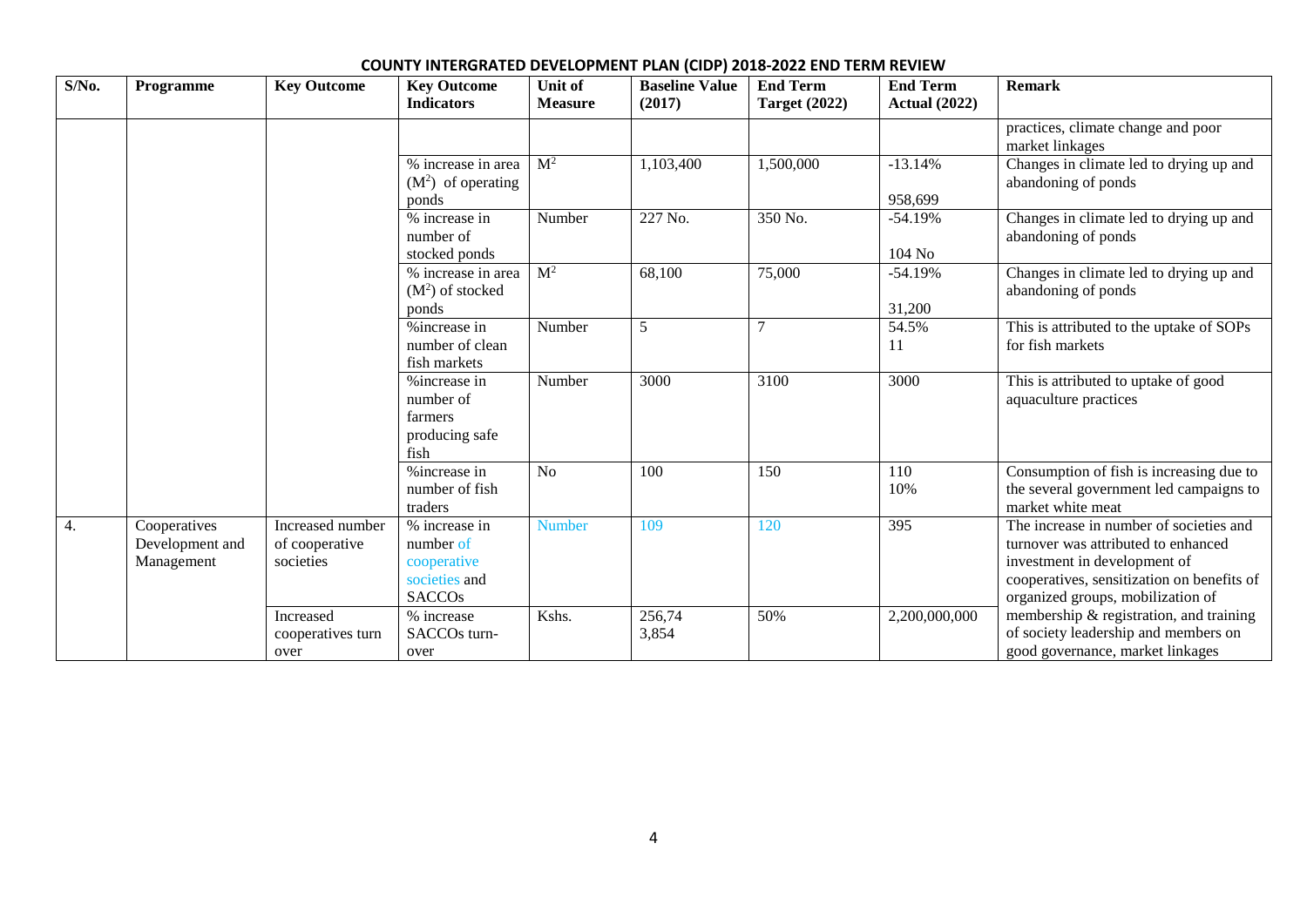### **2. ROADS, INFRASTRUCTURE & PUBLIC WORKS**

| S/NO | <b>KEY OUTCOME</b>                                                     | <b>OUTCOME</b>                                                 | <b>KPI</b> | <b>KPI</b>            |                 |                  | <b>Remarks</b>                                                                                                                                                                                                                                                                                                                                                                                                                                                                                                                                                                                                                   |  |
|------|------------------------------------------------------------------------|----------------------------------------------------------------|------------|-----------------------|-----------------|------------------|----------------------------------------------------------------------------------------------------------------------------------------------------------------------------------------------------------------------------------------------------------------------------------------------------------------------------------------------------------------------------------------------------------------------------------------------------------------------------------------------------------------------------------------------------------------------------------------------------------------------------------|--|
|      |                                                                        | <b>INDICATOR</b>                                               |            | <b>Baseline</b>       | <b>End Term</b> | <b>End Term</b>  |                                                                                                                                                                                                                                                                                                                                                                                                                                                                                                                                                                                                                                  |  |
|      |                                                                        |                                                                |            | <b>Value</b>          | <b>Target</b>   | <b>Actual</b>    |                                                                                                                                                                                                                                                                                                                                                                                                                                                                                                                                                                                                                                  |  |
| 17   |                                                                        | Programme: Transport Infrastructure Development and Management |            |                       |                 |                  |                                                                                                                                                                                                                                                                                                                                                                                                                                                                                                                                                                                                                                  |  |
|      |                                                                        | Objective: Develop a motor able, safe and secure road network  |            |                       |                 |                  |                                                                                                                                                                                                                                                                                                                                                                                                                                                                                                                                                                                                                                  |  |
|      | <b>Efficient Transport</b><br>Network                                  | KMs of roads<br>upgraded to<br>bitumen standards               | <b>KMs</b> | Data not<br>available | $+300$          | $+96.66$         | The underperformance was attributed to low investment towards the<br>upgrading of earth roads to bitumen standards.<br>Generally, there has been reduction in motor vehicle maintenance cost,<br>travel time and cost of transport arising from upgrading of 15.96KMs of<br>roads in urban areas (Bungoma and Kimilili towns) and 80.7KMs in<br>various parts of the County both by County Government, National<br>Governments and Development Partner Program (Kenya Urban Support<br>Program).<br>The County Government will continue engaging stakeholders on<br>transport infrastructure development including air and rail. |  |
|      |                                                                        | KMs of roads<br>graveled                                       | <b>KMs</b> | Data not<br>available | $+2,750$        | $+2,192.60$      | With a slight performance below target, there has been an improvement<br>in rural road network observable through emerging of new passenger<br>terminus, relatively reduced cost of motor vehicle maintenance and cost<br>of transport.<br>Through engagement with KeRRA the road network has significantly<br>improved                                                                                                                                                                                                                                                                                                          |  |
|      |                                                                        | KMs of urban<br>roads upgraded to<br>dual carriageway          | <b>KMs</b> | $\overline{0}$        | 6.5             | 6.5              | At 72% completion rate, the expansion of Kanduyi – Sang'alo Junction<br>section on C33 has significantly reduced traffic congestion, accidents<br>and provided a seamless flow of storm water in Bungoma Town.                                                                                                                                                                                                                                                                                                                                                                                                                   |  |
|      |                                                                        | Number of<br>bridges and box<br>culverts<br>constructed        | No         | Data not<br>available | $+60$           | $+62$            | Increased investment towards the construction of river crossings has<br>significantly improved connectivity, reduced travel time and a relatively<br>low cost of transport as well as reduced cases of drowning                                                                                                                                                                                                                                                                                                                                                                                                                  |  |
| 19   |                                                                        | Programme: Building Standards and Other Civil Works            |            |                       |                 |                  |                                                                                                                                                                                                                                                                                                                                                                                                                                                                                                                                                                                                                                  |  |
|      | Objective: Develop resilient and globally competitive building designs |                                                                |            |                       |                 |                  |                                                                                                                                                                                                                                                                                                                                                                                                                                                                                                                                                                                                                                  |  |
|      | Durable and safe<br>structures                                         | No. of reports on<br>building<br>standards                     | No         | N/A                   | 8               | $\boldsymbol{0}$ | Research and enforcement on building technologies is a major<br>intervention to ensure durability and standardization of civil works. Lack<br>of investment in research and enforcement affected uptake of new<br>building technologies and compliance with construction regulations                                                                                                                                                                                                                                                                                                                                             |  |
|      |                                                                        | <b>Programme: Public Safety and Transport Operations</b>       |            |                       |                 |                  |                                                                                                                                                                                                                                                                                                                                                                                                                                                                                                                                                                                                                                  |  |
|      |                                                                        | <b>Objective: Promote safety among County citizenry</b>        |            |                       |                 |                  |                                                                                                                                                                                                                                                                                                                                                                                                                                                                                                                                                                                                                                  |  |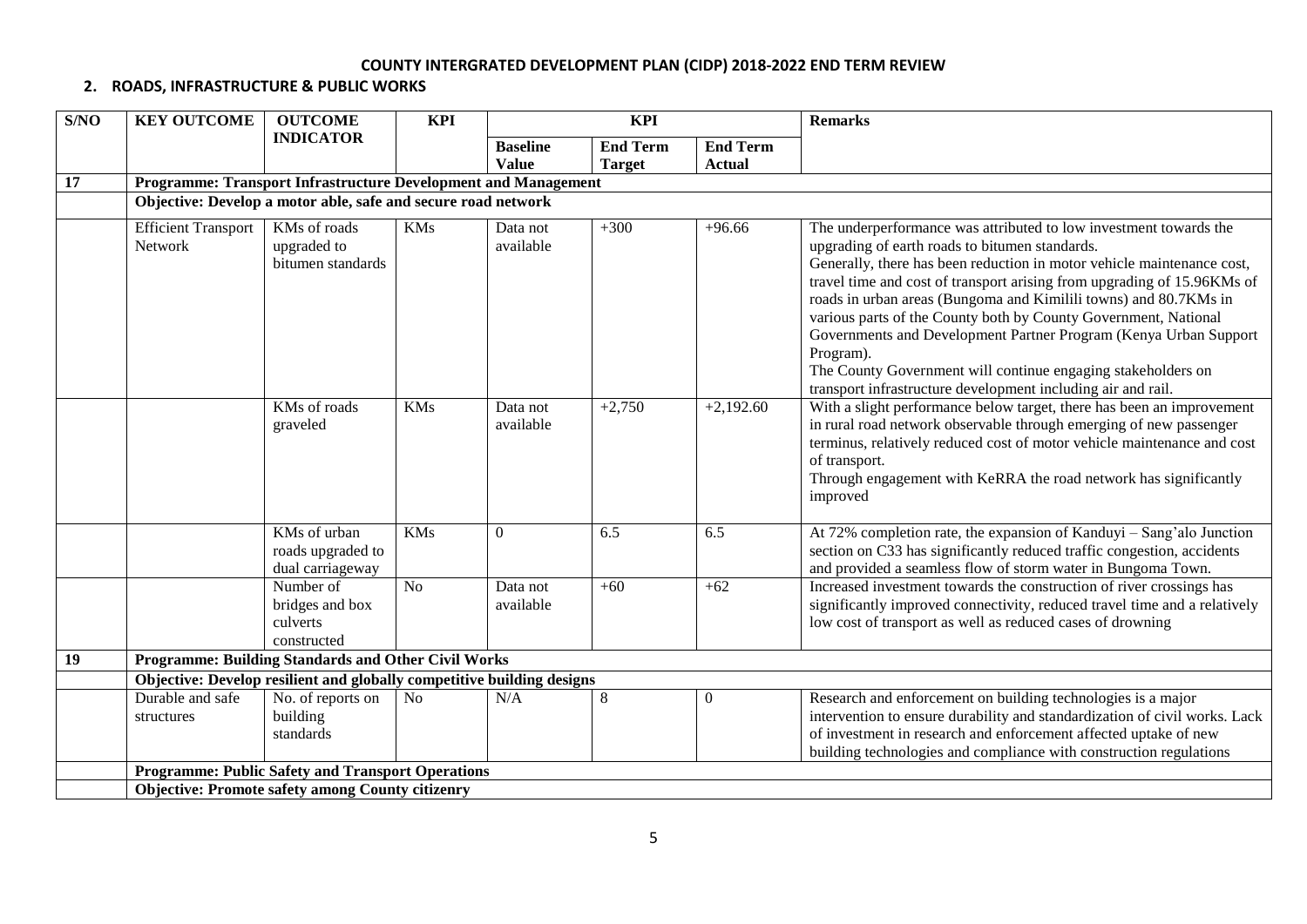| S/NO | <b>KEY OUTCOME</b>       | <b>OUTCOME</b>                                                         | <b>KPI</b>    |                          | <b>KPI</b>                       |                           | <b>Remarks</b>                                                                                                                                                                                                |
|------|--------------------------|------------------------------------------------------------------------|---------------|--------------------------|----------------------------------|---------------------------|---------------------------------------------------------------------------------------------------------------------------------------------------------------------------------------------------------------|
|      |                          | <b>INDICATOR</b>                                                       |               | <b>Baseline</b><br>Value | <b>End Term</b><br><b>Target</b> | <b>End Term</b><br>Actual |                                                                                                                                                                                                               |
|      | Risk free<br>environment | % increase in<br>road furniture<br>installed                           | $\%$          |                          | 60                               |                           | With limited investment towards road safety, little focus was directed<br>towards urban roads by installation of speed control pumps, street<br>lighting and road marking.                                    |
|      |                          | % increase in<br>road transport<br>markings                            | $\%$          |                          |                                  |                           | However, the lack of focus on rural roads has resulted into relatively<br>high road accidents and uncontrolled flow of traffic on rural connector<br>roads as well as County major arteries.                  |
|      |                          | % increase in<br>NMT(Non-<br>Motorized<br>Transport)<br>infrastructure | $\frac{0}{0}$ |                          |                                  |                           | The County continues to engage all players in the transport industry to<br>leverage their funding towards safety through road safety campaigns and<br>installation suitable infrastructure to control traffic |
|      |                          | % increase in<br>public awareness<br>campaigns                         | $\%$          |                          | 50                               |                           |                                                                                                                                                                                                               |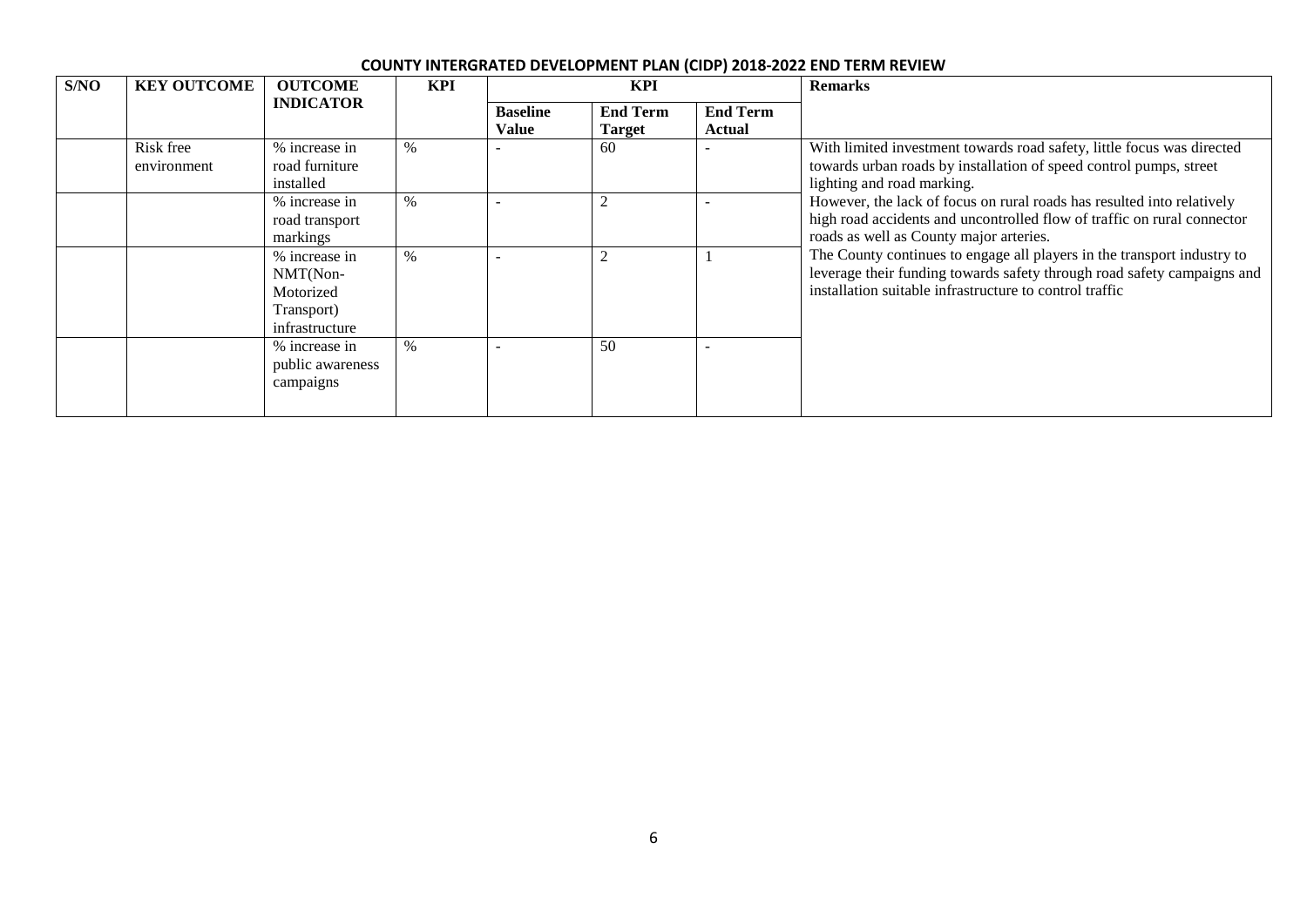## **3. EDUCATION AND VOCATIONAL TRAINING**

|      |                                                                                                 | <b>PROGRAMME: Early Childhood Development and Education</b> |         |                   |                 |                 |                                                                                                                                               |  |  |  |  |  |
|------|-------------------------------------------------------------------------------------------------|-------------------------------------------------------------|---------|-------------------|-----------------|-----------------|-----------------------------------------------------------------------------------------------------------------------------------------------|--|--|--|--|--|
|      | <b>OBJECTIVE : To provide effective and quality ECDE programmes for sustainable development</b> |                                                             |         |                   |                 |                 |                                                                                                                                               |  |  |  |  |  |
| SNO. | <b>Key Outcome</b>                                                                              | <b>Outcome Indicator</b>                                    | Unit of | <b>Baseline</b>   | <b>End term</b> | <b>End term</b> | <b>Remarks</b>                                                                                                                                |  |  |  |  |  |
|      |                                                                                                 |                                                             | measure | <b>Value</b>      | target          | actual          |                                                                                                                                               |  |  |  |  |  |
| 1.   | Improved access                                                                                 | Net enrolment                                               | $\%$    | 77.6              | 100             | 79              | In spite of the increase of entry age from three to four years, there                                                                         |  |  |  |  |  |
|      | to quality Early                                                                                | rate                                                        |         |                   |                 |                 | was improved rate of enrolment attributed to increased investment in                                                                          |  |  |  |  |  |
|      | Childhood                                                                                       | <b>Gross</b>                                                | $\%$    | $\overline{82.2}$ | 98.2            | 89              | ECDE.                                                                                                                                         |  |  |  |  |  |
|      | Development and                                                                                 | enrolment rate                                              |         |                   |                 |                 | key outputs included construction of                                                                                                          |  |  |  |  |  |
|      | <b>Education ECDE</b>                                                                           |                                                             |         |                   |                 |                 | 223 classrooms in 45 wards, and provision of learning materials in                                                                            |  |  |  |  |  |
|      |                                                                                                 |                                                             |         |                   |                 |                 | 860 schools.                                                                                                                                  |  |  |  |  |  |
|      |                                                                                                 |                                                             |         |                   |                 |                 | The county government will continue investing in education                                                                                    |  |  |  |  |  |
|      |                                                                                                 |                                                             |         |                   |                 |                 | infrastructure development, engagement of stakeholders and                                                                                    |  |  |  |  |  |
|      |                                                                                                 |                                                             |         |                   |                 |                 | sensitization in order to attain 100 per cent enrolment.                                                                                      |  |  |  |  |  |
|      |                                                                                                 | Teacher-Pupil                                               | Ratio   | 1:50              | 1:35            | 1:40            | The improved ratio, signifying improvement in quality of education                                                                            |  |  |  |  |  |
|      |                                                                                                 | ratio                                                       |         |                   |                 |                 | resulted from recruitment of 2,044 ECDE teachers.                                                                                             |  |  |  |  |  |
|      |                                                                                                 |                                                             |         |                   |                 |                 | The County government continues to direct more resources towards                                                                              |  |  |  |  |  |
|      |                                                                                                 |                                                             |         |                   |                 |                 | recruiting of more ECDE teachers in order to attain the national                                                                              |  |  |  |  |  |
|      |                                                                                                 |                                                             |         |                   |                 |                 | standard ratio of 1:25                                                                                                                        |  |  |  |  |  |
|      |                                                                                                 | % Increase in ECDE                                          | $\%$    |                   | 100             | 100             | All the 2,044 ECDE teachers employed have formal training and                                                                                 |  |  |  |  |  |
|      |                                                                                                 | teachers with formal                                        |         |                   |                 |                 | continue to undergo in-service refresher courses                                                                                              |  |  |  |  |  |
|      |                                                                                                 | training                                                    |         |                   |                 |                 |                                                                                                                                               |  |  |  |  |  |
|      |                                                                                                 | <b>Programme: Vocational Education and Training</b>         |         |                   |                 |                 |                                                                                                                                               |  |  |  |  |  |
|      |                                                                                                 |                                                             |         |                   |                 |                 | Objective : To equip youth in the Vocational Training Centres with relevant skills, knowledge and capacity to engage in meaningful activities |  |  |  |  |  |
| Sno. | <b>Key Outcome</b>                                                                              | <b>Outcome Indicator</b>                                    | Unit of | <b>Baseline</b>   | <b>End term</b> | <b>End term</b> | <b>Remarks</b>                                                                                                                                |  |  |  |  |  |
|      |                                                                                                 |                                                             | measure | <b>Value</b>      | target          | actual          |                                                                                                                                               |  |  |  |  |  |
|      | Improved access                                                                                 | Increase in enrollment of                                   | Number  | 1,440             | 4,050           | 5,469           | This increment indicates an increase in skilled youths. This was                                                                              |  |  |  |  |  |
|      | to Vocational                                                                                   | VTC trainees                                                |         |                   |                 |                 | majorly attributed to the establishment of 58 more centers,                                                                                   |  |  |  |  |  |
|      | Training across                                                                                 |                                                             |         |                   |                 |                 | construction of 12 workshops and provision of tools and equipment                                                                             |  |  |  |  |  |
|      | the County                                                                                      |                                                             |         |                   |                 |                 | in 90 VTCs.                                                                                                                                   |  |  |  |  |  |
|      |                                                                                                 |                                                             |         |                   |                 |                 | However the county strives to increase more investments in                                                                                    |  |  |  |  |  |
|      |                                                                                                 |                                                             |         |                   |                 |                 | infrastructure development, upgrading and provision of tools and                                                                              |  |  |  |  |  |
|      |                                                                                                 |                                                             |         |                   |                 |                 | equipment                                                                                                                                     |  |  |  |  |  |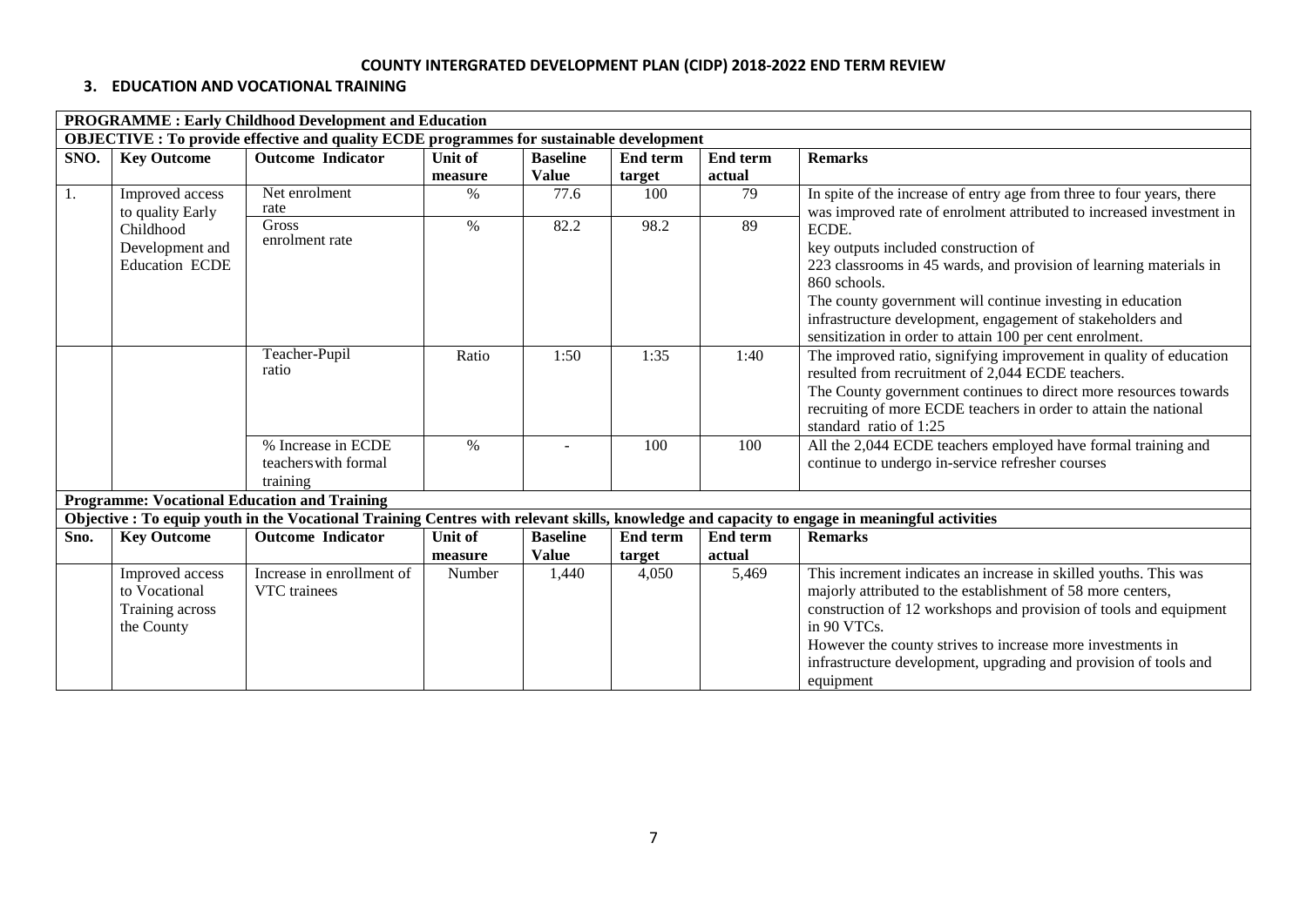#### **4. FINANCE AND ECONOMIC PLANNING**

| SNO. | <b>Programme Name</b>                                 | <b>Key Outputs</b>                         | <b>Key Performance</b>                                                                                                                               | <b>Baseline</b> | <b>End term</b> | <b>End term</b> | <b>Remarks</b>                                                                                                      |  |  |  |  |
|------|-------------------------------------------------------|--------------------------------------------|------------------------------------------------------------------------------------------------------------------------------------------------------|-----------------|-----------------|-----------------|---------------------------------------------------------------------------------------------------------------------|--|--|--|--|
|      |                                                       |                                            | Indicator                                                                                                                                            | <b>Value</b>    | target          | actual          |                                                                                                                     |  |  |  |  |
|      |                                                       |                                            | Programme 60: Economic Development Planning and Coordination Services                                                                                |                 |                 |                 |                                                                                                                     |  |  |  |  |
|      |                                                       |                                            | Objective: To provide policy, strategic leadership and direction for socio-economic development                                                      |                 |                 |                 |                                                                                                                     |  |  |  |  |
|      | Outcome: A community enjoying high standard of living |                                            |                                                                                                                                                      |                 |                 |                 |                                                                                                                     |  |  |  |  |
|      | County<br>Economic<br>Planning                        | Harmonized<br>socioeconomic<br>development | <b>Approved County</b><br><b>Integrated Development</b><br>Plan                                                                                      |                 |                 |                 | CIDP prepared and approved. Mid-term review<br>undertaken. Enhanced County planning and coordination<br>of services |  |  |  |  |
|      | Coordination<br>Services                              | approaches                                 | Approved County Annual 5<br>Development Plan<br>(CADP)                                                                                               |                 | 5               |                 | 4 CADPs prepared and approved.<br>Enhanced County planning and coordination of services                             |  |  |  |  |
|      |                                                       |                                            | No. of sector plans<br>reviewed/prepared                                                                                                             | 28              | 8               |                 | Sector plans reviewed.<br>Improved County planning and coordination of services                                     |  |  |  |  |
|      |                                                       |                                            | <b>Approved Resource</b><br><b>Mobilization Strategy</b>                                                                                             |                 |                 |                 | Lack of budgetary allocation                                                                                        |  |  |  |  |
|      |                                                       |                                            | <b>Approved PPP</b><br>engagement Framework                                                                                                          |                 |                 |                 | Lack of budgetary allocation                                                                                        |  |  |  |  |
|      |                                                       |                                            | <b>Approved Sub-County</b><br>development plans                                                                                                      |                 | Q               |                 | Lack of budgetary allocation                                                                                        |  |  |  |  |
|      |                                                       |                                            | Approved long term<br>Infrastructure master<br>Development Plans-Roads<br>and transport, water, storm<br>water and sanitation,<br>energy and housing |                 |                 |                 | Lack of budgetary allocation                                                                                        |  |  |  |  |
|      | Community<br>Development                              | Community<br>development<br>services       | No. of information and<br>documentation Centres<br>established/operationalize                                                                        |                 | 6               |                 | Lack of budgetary allocation                                                                                        |  |  |  |  |
|      |                                                       |                                            | No. of community<br>members trained on<br>project management                                                                                         |                 | 2,250           |                 | Lack of budgetary allocation                                                                                        |  |  |  |  |
|      |                                                       |                                            | No. of SDGs status reports-<br>prepared                                                                                                              |                 | 20              | 6               | Lack of budgetary allocation                                                                                        |  |  |  |  |
|      |                                                       |                                            | No of forums on SDGs<br>and post 2015<br>development agenda held                                                                                     |                 | 20              |                 | Lack of budgetary allocation                                                                                        |  |  |  |  |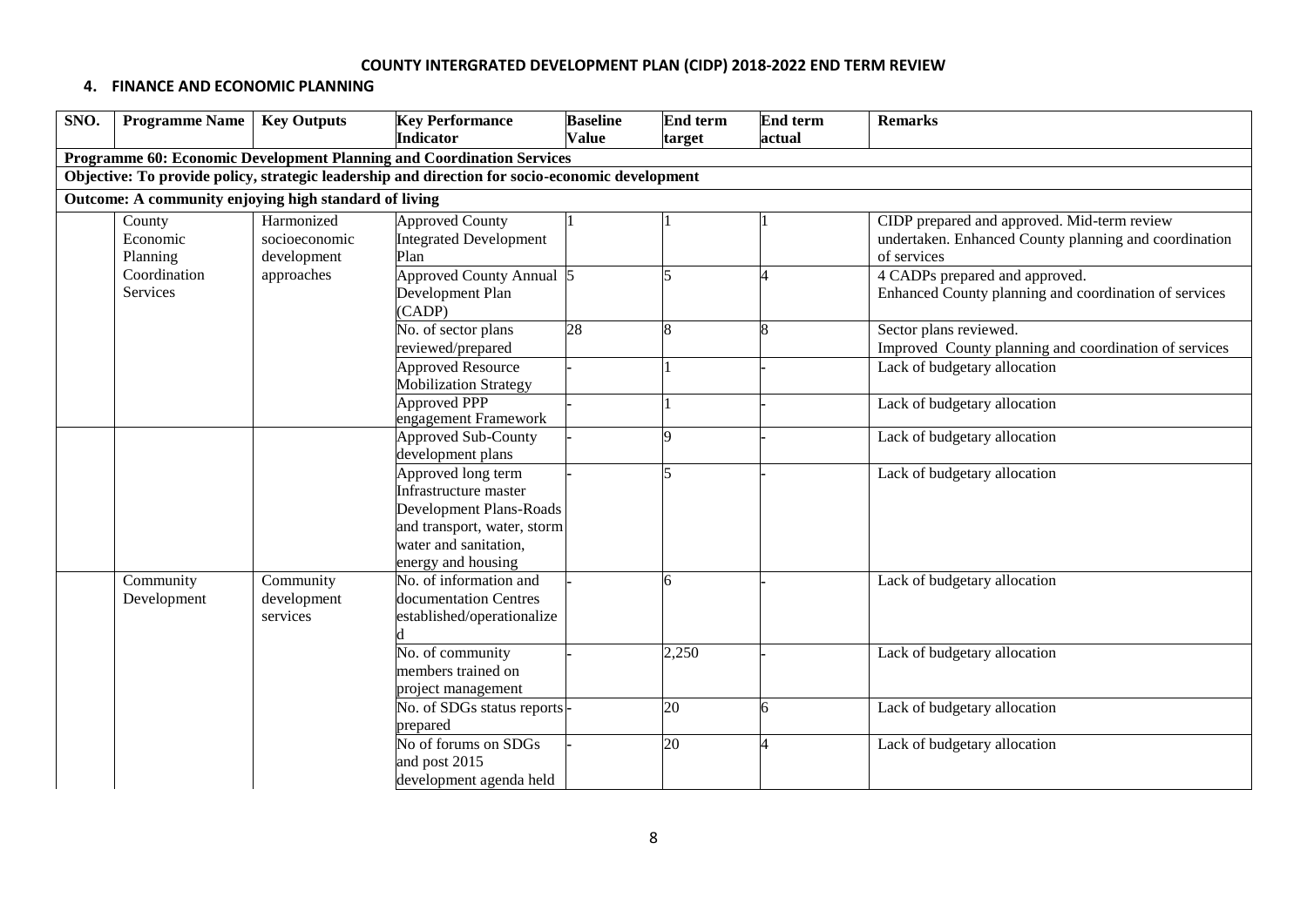| SNO. | <b>Programme Name</b>                                           | <b>Key Outputs</b>  | <b>Key Performance</b><br>Indicator                                                                              | <b>Baseline</b><br><b>Value</b> | <b>End term</b> | End term<br>actual | <b>Remarks</b>                                                                                                                                        |
|------|-----------------------------------------------------------------|---------------------|------------------------------------------------------------------------------------------------------------------|---------------------------------|-----------------|--------------------|-------------------------------------------------------------------------------------------------------------------------------------------------------|
|      |                                                                 |                     | % of Socio economic                                                                                              |                                 | target<br>25    |                    | Ongoing                                                                                                                                               |
|      |                                                                 |                     | empowerment projects                                                                                             |                                 |                 |                    |                                                                                                                                                       |
|      |                                                                 |                     | completed Under CEF                                                                                              |                                 |                 |                    |                                                                                                                                                       |
|      | Community                                                       | Improved living     | % of development funds                                                                                           | 25                              | 25              | 25                 | Sufficiently funded                                                                                                                                   |
|      | empowerment fund                                                | standards           | allocated to CEF                                                                                                 |                                 |                 |                    |                                                                                                                                                       |
|      | Poverty alleviation                                             | Improved poverty    | No. of poverty alleviation                                                                                       |                                 | 11              |                    | Maistreamed in departmental projects                                                                                                                  |
|      | initiatives                                                     | levels              | initiatives undertaken                                                                                           |                                 |                 |                    |                                                                                                                                                       |
|      | Policy                                                          | Well informed       | No. of policy Research                                                                                           |                                 | 10              |                    | Inadequate funds                                                                                                                                      |
|      | Research                                                        | evidence            | Papers and Reports                                                                                               |                                 |                 |                    |                                                                                                                                                       |
|      |                                                                 | based policies      | prepared and disseminated                                                                                        |                                 |                 |                    |                                                                                                                                                       |
|      |                                                                 |                     | Programme 61: Data collection and County statistical information services                                        |                                 |                 |                    |                                                                                                                                                       |
|      |                                                                 |                     |                                                                                                                  |                                 |                 |                    | Objective: To provide and disseminate comprehensive, integrated, accurate and timely County statistics for planning and monitoring County development |
|      | <b>Outcome: Informed County socio-economic policy decisions</b> |                     |                                                                                                                  |                                 |                 |                    |                                                                                                                                                       |
| SNO. | <b>Programme Name</b>                                           | <b>Key Outputs</b>  | <b>Key Performance</b>                                                                                           | <b>Baseline</b>                 | <b>End term</b> | <b>End term</b>    | <b>Remarks</b>                                                                                                                                        |
|      |                                                                 |                     | <b>Indicator</b>                                                                                                 | <b>Value</b>                    | target          | actual             |                                                                                                                                                       |
|      | County                                                          | Accurate and        | No. of Annual, quarterly                                                                                         |                                 | 60              |                    | Lack of budgetary allocation                                                                                                                          |
|      | information and                                                 | reliable data       | and, monthly statistical                                                                                         |                                 |                 |                    |                                                                                                                                                       |
|      | statistical services                                            | for County          | publications and reports<br>produced                                                                             |                                 |                 |                    |                                                                                                                                                       |
|      |                                                                 | planning            | No. of Mini censuses                                                                                             |                                 | 5               |                    | Lack of budgetary allocation                                                                                                                          |
|      |                                                                 |                     |                                                                                                                  |                                 |                 |                    |                                                                                                                                                       |
|      |                                                                 |                     | No. of Surveys                                                                                                   |                                 | 5               |                    | Lack of budgetary allocation                                                                                                                          |
|      |                                                                 |                     | No. of GPS equipment                                                                                             |                                 | 60              |                    | Lack of budgetary allocation                                                                                                                          |
|      |                                                                 |                     | procured                                                                                                         |                                 |                 |                    |                                                                                                                                                       |
|      | <b>Programme 62: Monitoring and Evaluation Services</b>         |                     |                                                                                                                  |                                 |                 |                    |                                                                                                                                                       |
|      |                                                                 |                     | Objective: To provide a tool for monitoring progress in implementation of the Kenya Vision 2030 and the CIDP II. |                                 |                 |                    |                                                                                                                                                       |
|      |                                                                 |                     |                                                                                                                  |                                 |                 |                    |                                                                                                                                                       |
|      |                                                                 |                     | Outcome: Improved implementation of programmes, projects and strategies                                          |                                 |                 |                    |                                                                                                                                                       |
| SNO. | <b>Programme Name</b>                                           | <b>Key Outputs</b>  | <b>Key Performance</b>                                                                                           | <b>Baseline</b>                 | End term        | <b>End term</b>    | <b>Remarks</b>                                                                                                                                        |
|      |                                                                 |                     | <b>Indicator</b>                                                                                                 | <b>Value</b>                    | target          | actual             |                                                                                                                                                       |
|      | <b>County Integrated</b>                                        | Improved M&E of     | No. of M&E Reports                                                                                               |                                 | 20              | $\overline{16}$    | Quarterly M&E reports prepared and disseminated.                                                                                                      |
|      | Monitoring                                                      | public projects and | prepared and disseminated<br>No. of staff seconded to                                                            |                                 |                 |                    |                                                                                                                                                       |
|      | and Evaluation                                                  | programmes          |                                                                                                                  |                                 |                 |                    | Two M&E Officers seconded to the unit. Service delivery                                                                                               |
|      | System                                                          |                     | County M&E unit<br><b>Automated Project</b>                                                                      |                                 |                 |                    | enhanced                                                                                                                                              |
|      |                                                                 |                     | management system                                                                                                |                                 |                 |                    | Not implemented due to lack of funds                                                                                                                  |
|      |                                                                 |                     |                                                                                                                  |                                 |                 |                    |                                                                                                                                                       |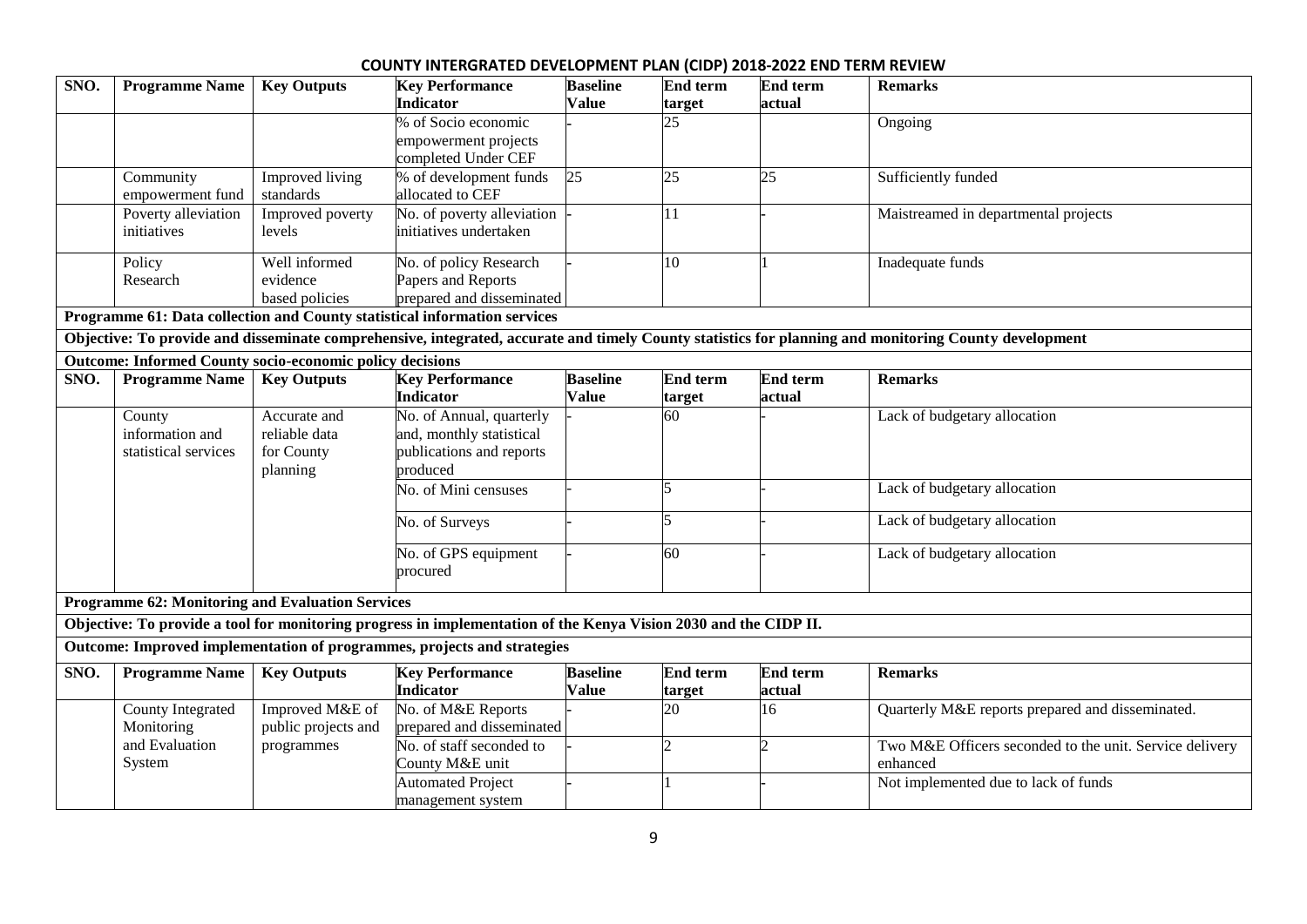| SNO. | <b>Programme Name</b>                             | <b>Key Outputs</b>                                                            | <b>Key Performance</b><br><b>Indicator</b><br>developed                                                                          | <b>Baseline</b><br><b>Value</b> | <b>End term</b><br>target | <b>End term</b><br>actual | <b>Remarks</b>                                                                                                                      |
|------|---------------------------------------------------|-------------------------------------------------------------------------------|----------------------------------------------------------------------------------------------------------------------------------|---------------------------------|---------------------------|---------------------------|-------------------------------------------------------------------------------------------------------------------------------------|
|      | Programme 63: Public financial management         |                                                                               |                                                                                                                                  |                                 |                           |                           |                                                                                                                                     |
|      |                                                   |                                                                               | Objective: To formulate and implement policies relating to mobilization, allocation and management of public financial resources |                                 |                           |                           |                                                                                                                                     |
|      |                                                   |                                                                               | Outcome: A transparent and accountable system for the management of public financial resources                                   |                                 |                           |                           |                                                                                                                                     |
| SNO. | <b>Programme Name</b>                             | <b>Key Outputs</b>                                                            | <b>Key Performance</b><br>Indicator                                                                                              | <b>Baseline</b><br><b>Value</b> | <b>End term</b><br>target | <b>End term</b><br>actual | <b>Remarks</b>                                                                                                                      |
|      | Resource<br>mobilization                          | Improved public<br>resources<br>mobilization/increa                           | Amount of revenue<br>collected as a % of total<br>County allocation                                                              |                                 | 25                        |                           | Lack of legal framework. County in the process of<br>enacting legislation on property taxes, entertainment taxes<br>and enforcement |
|      |                                                   | sed revenues                                                                  | No. of sector specific<br>resource mobilization<br>strategies developed                                                          |                                 | 8                         |                           | Lack of budgetary allocation                                                                                                        |
|      | <b>Budget</b><br>formulation,<br>coordination and | Improved<br>participatory<br>budgeting                                        | Number and type of<br>budget reports                                                                                             |                                 | 20                        | 16                        | Quarterly budget reports prepared. Enhanced legal<br>compliance                                                                     |
|      | management                                        |                                                                               | No of Public Expenditure<br><b>Review Reports</b>                                                                                |                                 | 20                        | 16                        | Quarterly County Budget implementation review reports<br>prepared                                                                   |
|      | Accounting<br>services                            | Improved public<br>financial<br>management                                    | Final accounts submitted<br>for audit by 30th<br>September                                                                       |                                 | 5                         | $\overline{A}$            | Financial statements prepared annually in line with<br>PFMA.<br>Enhanced accountability                                             |
|      |                                                   |                                                                               | % of revenue collected,<br>disbursed and accounted<br>for                                                                        | 100                             | 100                       | $\overline{100}$          | Target achieved. All revenues collected, disbursed and<br>accounted for in line with PFMA                                           |
|      |                                                   |                                                                               | No. of accounting reports<br>produced                                                                                            |                                 | 60                        | 48                        | Accounting reports prepared annually in line with PFMA.<br>Enhanced accountability                                                  |
|      |                                                   |                                                                               | Time taken to release of<br>resources to all spending<br>units                                                                   |                                 |                           |                           | Timely releases enhanced service delivery                                                                                           |
|      | Supply Chain<br>Management<br>Services            | Access to<br>Government<br>Procurement<br>Opportunities<br>policy implemented | % of government<br>procurement opportunities<br>opened to the youth,<br>women and persons with<br>disabilities                   |                                 | 30                        | 30                        | Target attained. compliant with AGPO                                                                                                |
|      |                                                   | Improved<br>procurement<br>services                                           | % compliance to Public<br>Procurement and Disposal<br>Act, 2015                                                                  |                                 | 100                       | 85                        | Procurement undertaken in line with PPAD Act. However,<br>no disposal of public assets done                                         |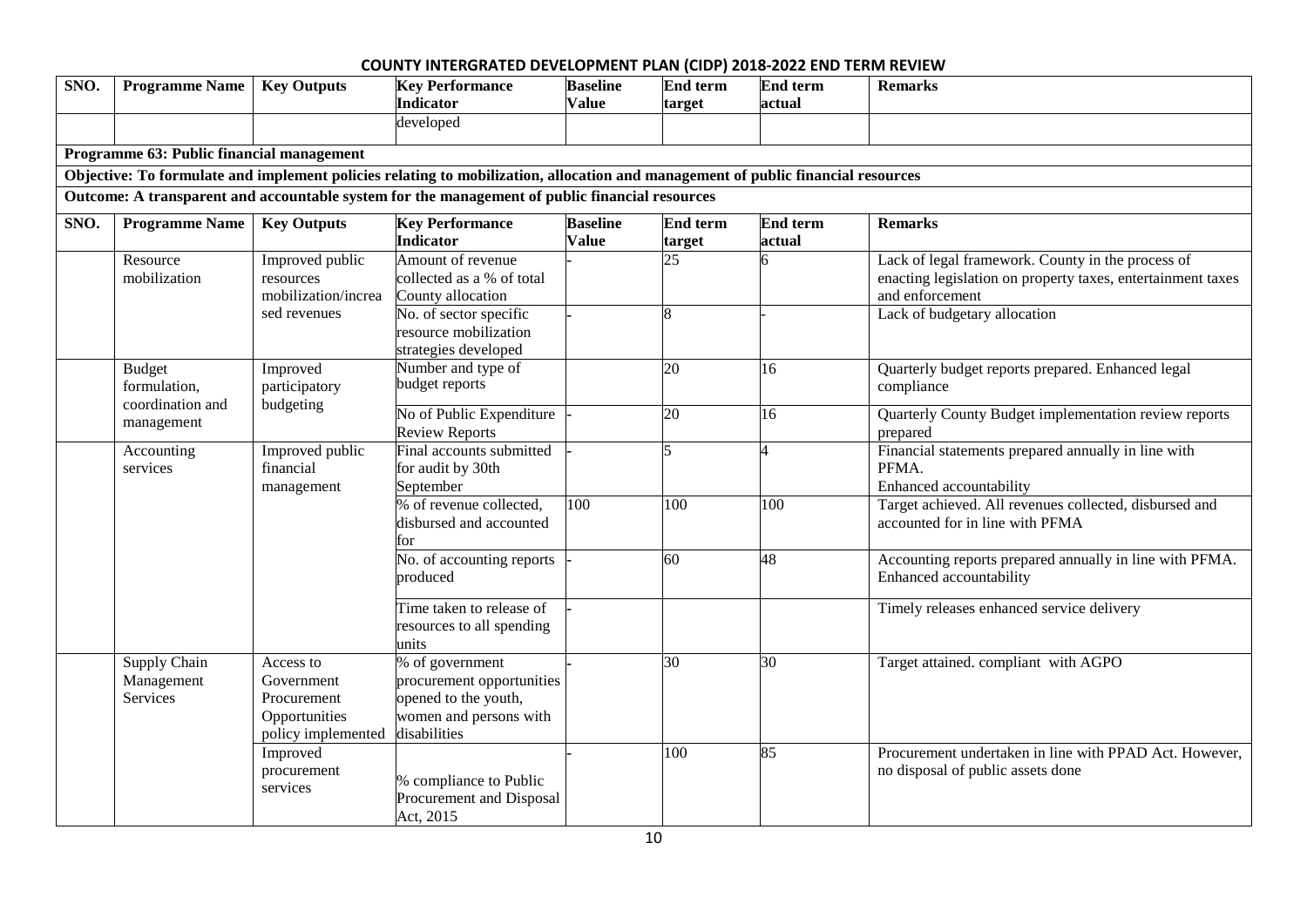| SNO. | <b>Programme Name</b>                                | <b>Key Outputs</b> | <b>Key Performance</b>                                                                                                          | <b>Baseline</b> | <b>End term</b> | <b>End term</b> | <b>Remarks</b>                                  |  |  |  |
|------|------------------------------------------------------|--------------------|---------------------------------------------------------------------------------------------------------------------------------|-----------------|-----------------|-----------------|-------------------------------------------------|--|--|--|
|      |                                                      |                    | <b>Indicator</b>                                                                                                                | Value           | target          | actual          |                                                 |  |  |  |
|      |                                                      |                    | No. of procurement plans                                                                                                        |                 |                 |                 | Procurement plans developed annually. Improved  |  |  |  |
|      |                                                      |                    | developed                                                                                                                       |                 |                 |                 | government procurement procedures and processes |  |  |  |
|      |                                                      |                    |                                                                                                                                 |                 |                 |                 |                                                 |  |  |  |
|      | <b>Programme 64: Audit Services</b>                  |                    |                                                                                                                                 |                 |                 |                 |                                                 |  |  |  |
|      |                                                      |                    | Objective: To provide the assurance that there is accountability and transparency in the use and management of public resources |                 |                 |                 |                                                 |  |  |  |
|      | <b>Outcome: Improved utilization of public funds</b> |                    |                                                                                                                                 |                 |                 |                 |                                                 |  |  |  |
| SNO. | <b>Programme Name</b>                                | <b>Key Outputs</b> | <b>Key Performance</b>                                                                                                          | <b>Baseline</b> | <b>End term</b> | <b>End term</b> | <b>Remarks</b>                                  |  |  |  |
|      |                                                      |                    | <b>Indicator</b>                                                                                                                | Value           | target          | actual          |                                                 |  |  |  |
|      | County                                               | Audit services     | No. of VFM audits                                                                                                               |                 | 65              | 48              | Three VFM audits undertaken quarterly.          |  |  |  |
|      | Government Audit                                     |                    | lconducted                                                                                                                      |                 |                 |                 | <b>Enhanced Accountability</b>                  |  |  |  |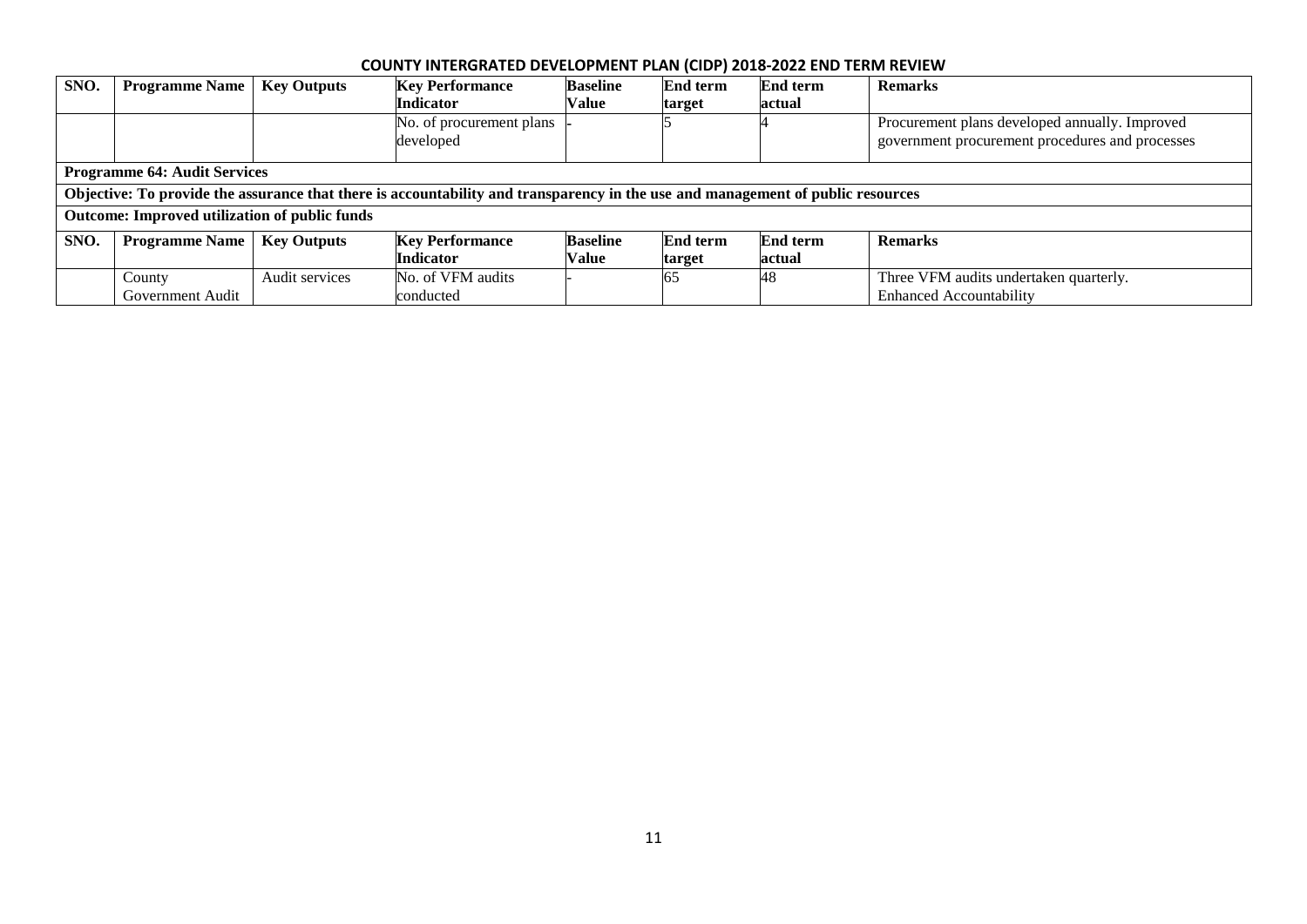## **5. GENDER, CULTURE, YOUTH AND SPORTS**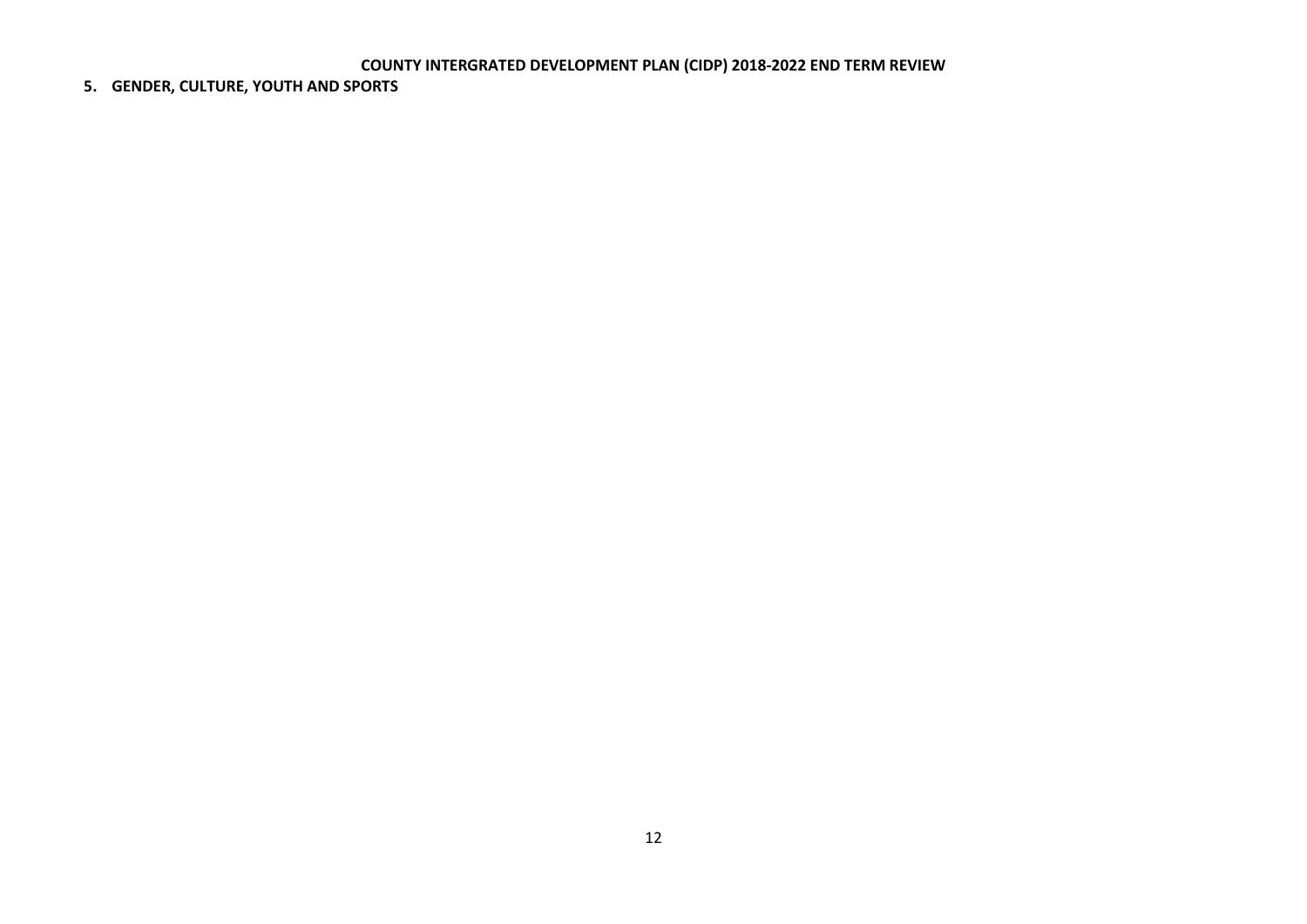|              |                                                                      | Programme Name: Culture and Creative Industries Development and Management                                                                                |                           |                                |                         |                                |                                                                                                                                                                                         |
|--------------|----------------------------------------------------------------------|-----------------------------------------------------------------------------------------------------------------------------------------------------------|---------------------------|--------------------------------|-------------------------|--------------------------------|-----------------------------------------------------------------------------------------------------------------------------------------------------------------------------------------|
|              |                                                                      | Objective : To ensure the Development and maintenance of heritage infrastructure that support county revenue as well as increase participation in culture |                           |                                |                         |                                |                                                                                                                                                                                         |
| SNO.         | <b>Key Outcome</b>                                                   | <b>Outcome Indicator</b>                                                                                                                                  | <b>Unit of</b><br>measure | <b>Baseline Value</b><br>2018- | End term<br>target 2022 | <b>End term actual</b><br>2022 | <b>Remarks</b>                                                                                                                                                                          |
| $\mathbf{1}$ | Improved heritage,<br>culture knowledge,                             | Historical Cultural sites constructed and No<br>maintained                                                                                                |                           | $\overline{2}$                 | 9                       | $\overline{2}$                 | Inadequate funding                                                                                                                                                                      |
|              | appreciation and<br>conservation                                     | A Multipurpose cultural centre<br>constructed and equipped                                                                                                | No                        | $\boldsymbol{0}$               | 1                       | $\mathbf{1}$                   | Ongoing construction of sang'alo<br>multipurpose cultural centre                                                                                                                        |
|              |                                                                      | No. of community cultural festivals<br>organized and conducted in the County                                                                              | $\overline{N_0}$          | 6                              | 6                       | 6                              | The county participated in various<br>cultural activities to promote cultural                                                                                                           |
|              |                                                                      | cultural exchange programmes<br>organized (regional, local and<br>international                                                                           | $\overline{No}$           | 6                              | $\overline{20}$         | 6                              | diversity, cohesion and learn best practice<br>in cultural preservation                                                                                                                 |
|              |                                                                      | % of Cultural groups mobilised and<br>registered                                                                                                          | No.                       | 50%                            | 100                     | 50%                            |                                                                                                                                                                                         |
|              |                                                                      | Participated in KICOSCA &<br><b>EALASCA</b> games                                                                                                         | $\overline{No}$           | $\overline{18}$                | $\overline{20}$         | $\overline{18}$                |                                                                                                                                                                                         |
|              |                                                                      | Participation in Kenya cultural music<br>festivals                                                                                                        | $\overline{No}$           | $\overline{4}$                 | 10                      | $\overline{4}$                 |                                                                                                                                                                                         |
|              |                                                                      | Celebration of herbal medicine day                                                                                                                        | N <sub>o</sub>            | 10                             | 10                      | 10                             | Celebrations are done in Mabanga                                                                                                                                                        |
|              |                                                                      | Heroes and heroine identified and<br>recognised                                                                                                           | no                        | $\mathbf{0}$                   | $\overline{45}$         | $\overline{15}$                | 15 Heroes and heroine identified but not<br>honoured due to lack of culture and<br>heritage policy                                                                                      |
|              |                                                                      | Programme name: Gender Equality and Empowerment of vulnerable groups                                                                                      |                           |                                |                         |                                |                                                                                                                                                                                         |
|              |                                                                      | Objective: To empower women and other community groups                                                                                                    |                           |                                |                         |                                |                                                                                                                                                                                         |
|              | Increased<br>appreciation of<br>gender equality, and<br>freedom from | No. of gender technical working group<br>(GTWG) operationalised                                                                                           | N <sub>o</sub>            | $\boldsymbol{0}$               | 10                      | 10                             | Formed and operationalised GTWG in all<br>9 sub-county and one at the headquarter<br>to respond to increasing cases of GBV in<br>the county                                             |
|              | discrimination of<br>vulnerable groups                               | No. of national and international days<br>celebrated                                                                                                      | No.                       | $\overline{0}$                 | 35                      | 15                             | Celebrated ie International women days,<br>International Disability days and the day<br>of an African child to create awareness<br>on issues related to the theme of the<br>celebration |
|              |                                                                      | Women Groups funded                                                                                                                                       | No                        | 495                            | 3000                    | 495                            | Promoted economic empowerment of<br>women by enhancing access to affordable<br>credit.                                                                                                  |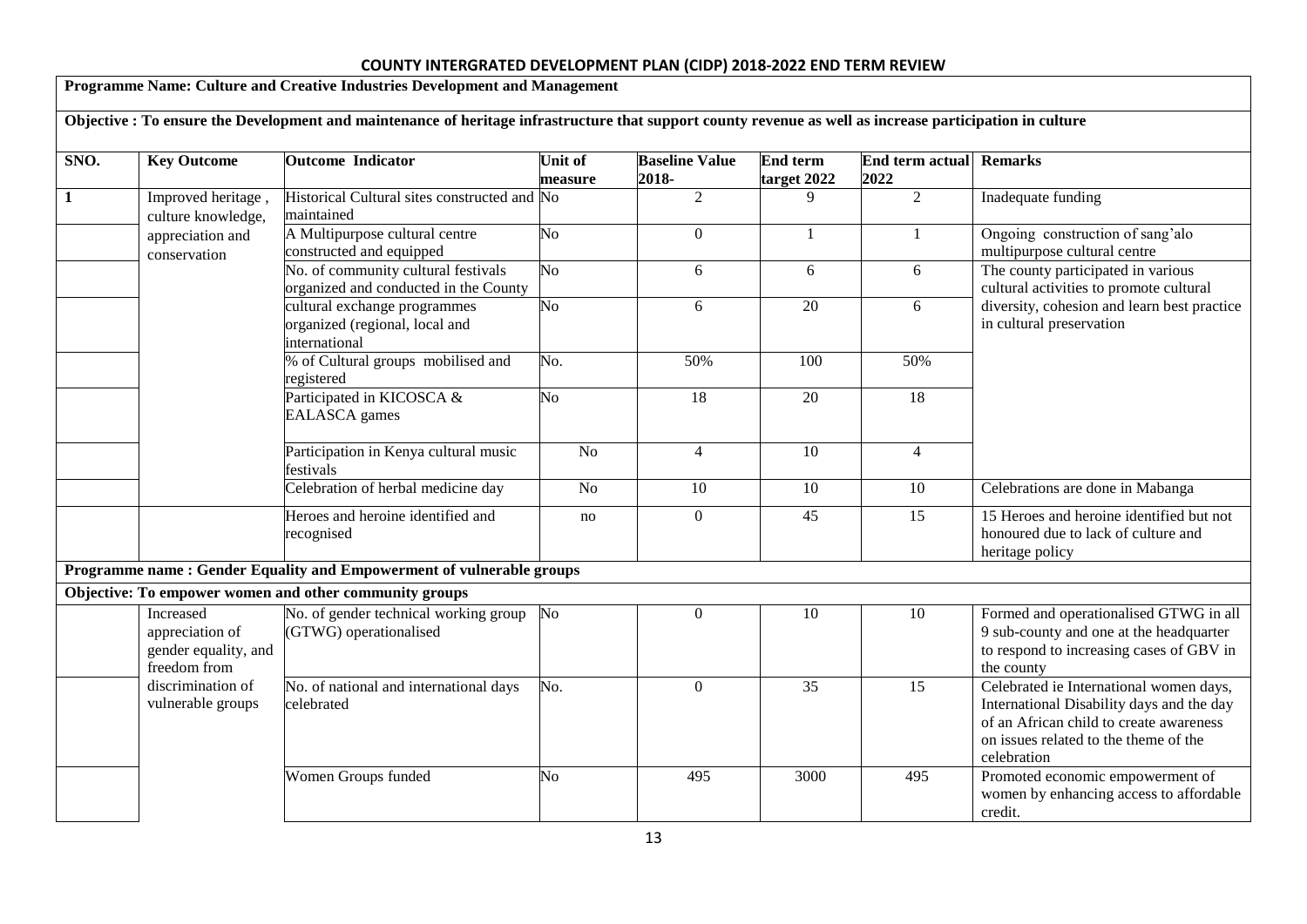|            |                                                              | PLWD accessing funds<br>$\overline{No}$                               |                 |                  | 2700            |                          |                                                                                  |
|------------|--------------------------------------------------------------|-----------------------------------------------------------------------|-----------------|------------------|-----------------|--------------------------|----------------------------------------------------------------------------------|
|            |                                                              | % of PLWDS provided with assistive                                    | $\%$            | $\overline{0}$   | 100%            | $\overline{\phantom{a}}$ |                                                                                  |
|            |                                                              | devices                                                               |                 |                  |                 |                          | Low investment affected implementation                                           |
|            |                                                              | No. of PLWDs provided with<br>No.<br>scholarship's                    |                 | $\Omega$         | 30              | $\mathbf{r}$             | of these initiatives                                                             |
|            |                                                              | No. of Child protection centre                                        | $\overline{No}$ | $\mathbf{0}$     | $\overline{0}$  | $\mathbf{0}$             |                                                                                  |
|            |                                                              | Construction of Bungoma Women<br>No.<br>Empowerment academy           |                 | $\overline{0}$   | $\mathbf{1}$    | $\Omega$                 |                                                                                  |
|            |                                                              | Programme Name: Sports and Talent development and management          |                 |                  |                 |                          |                                                                                  |
| Objective: | To nurture young talents in sports                           |                                                                       |                 |                  |                 |                          |                                                                                  |
|            | To develop facilities for<br>recreation                      | Masinde Muliro<br>constructed/Modernized                              | $\%$            | 10%              | !00%            | 80%                      | These facilities will enhance<br>identification and promotion of                 |
|            |                                                              | Construction of phase 1 and<br>11 of high altitude training<br>centre | $\%$            | 20%              | 100%            | 95%                      | talent in different sporting fields in the<br>County.                            |
|            |                                                              | No. of new sub-county<br>stadia constructed                           | No              | $\overline{0}$   | 9               | 3                        |                                                                                  |
|            |                                                              | No. of acreage of land<br>acquired                                    | $\overline{No}$ | $\overline{0}$   | $\overline{50}$ |                          | Done through the department of lands                                             |
|            |                                                              |                                                                       |                 |                  |                 |                          |                                                                                  |
|            | Program name: Sports and Talent development and management   |                                                                       |                 |                  |                 |                          |                                                                                  |
|            | Objective: To nurture young talents in sports                |                                                                       |                 |                  |                 |                          |                                                                                  |
|            |                                                              | No. of established county<br>sports club supported                    | $\rm No$        | $\boldsymbol{0}$ | 45              | 2                        | These initiatives enhanced identification<br>and promotion of                    |
|            |                                                              | No. of sports and talent<br>academics established                     | N <sub>o</sub>  | $\overline{0}$   | 9               | $\overline{0}$           | talent in different sporting fields in the<br>County.                            |
|            |                                                              | No. of sports talent<br>identification programme                      | N <sub>o</sub>  | $\overline{0}$   | 45              |                          | However low funding hampered<br>achievements of the targets                      |
|            |                                                              | No. of ward games held in<br>the community                            | N <sub>o</sub>  | $\boldsymbol{0}$ | 45              | 45                       | There is need for the county government<br>to direct resources towards these and |
|            |                                                              | No. of KYISA games<br>organized and participated                      | $\overline{No}$ | $\mathbf{0}$     | $\overline{5}$  | $\overline{2}$           | more initiatives to promote talent                                               |
|            | <b>Programme: Youth Empowerment and Development</b>          |                                                                       |                 |                  |                 |                          |                                                                                  |
|            | Objective : To enhance the socioeconomic status of the youth |                                                                       |                 |                  |                 |                          |                                                                                  |
|            | To enhance social status of the<br>youth                     | Youth mentored                                                        | N <sub>o</sub>  | $\overline{0}$   | 450             | 350                      | trained and mentored youths on Ajira<br>digital work program                     |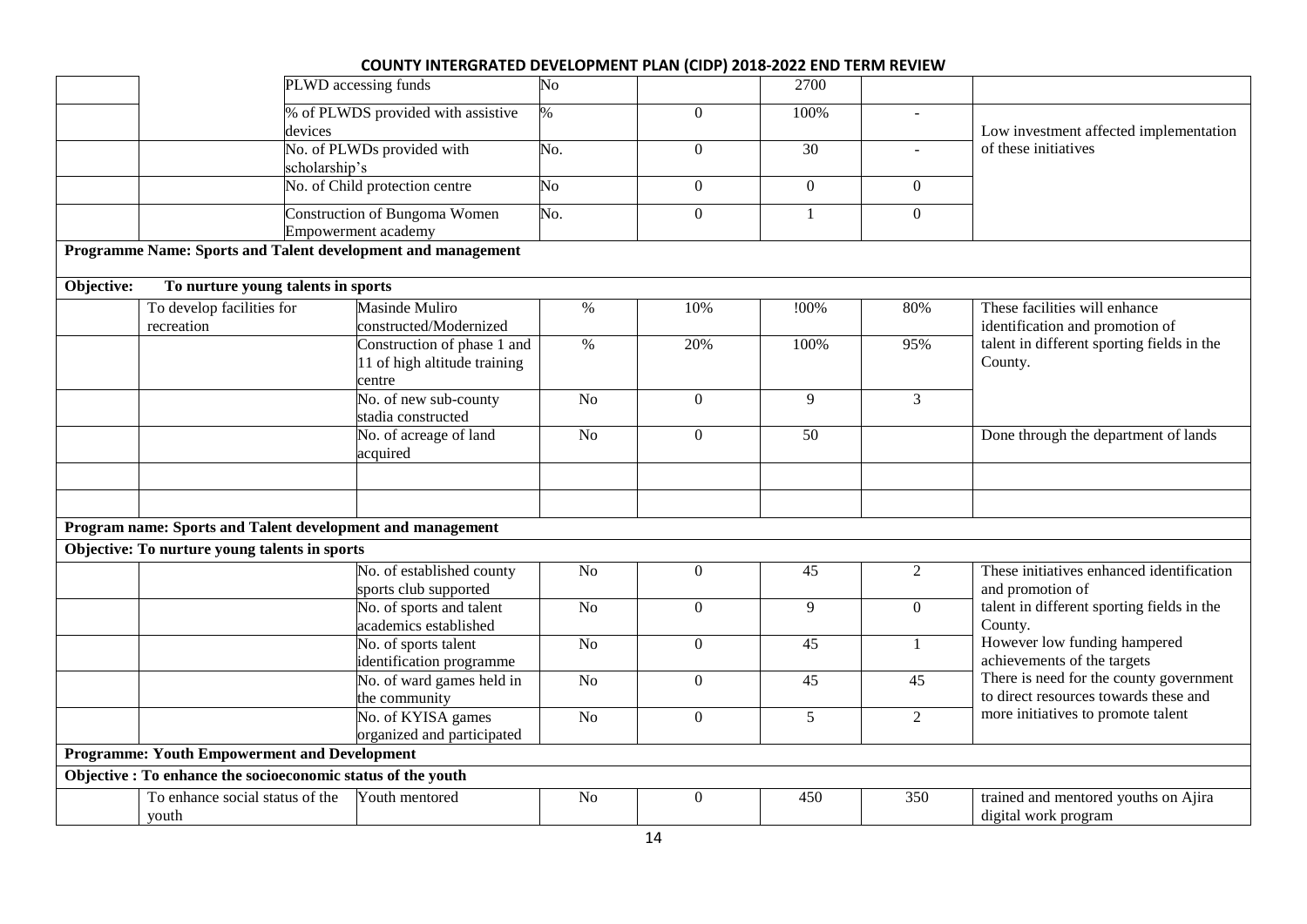| youth equipped with<br>entrepreneurial skills                     | No.             | $\overline{0}$ | 450          | $\overline{0}$ | Inadequate funding                                                                                                                       |
|-------------------------------------------------------------------|-----------------|----------------|--------------|----------------|------------------------------------------------------------------------------------------------------------------------------------------|
| % of work completed for<br>construction of youth centre           | $\%$            | $\overline{0}$ | 100          | 100            | Maeni youth centre complete<br>Ongoing equipping for operationalization                                                                  |
| No of exhibition and<br>innovation centre<br>constructed          | NO              | $\Omega$       | $\mathbf{1}$ |                | To be prioritized in the future plans                                                                                                    |
| No. of youth sensitized on<br>crime, drugs and substance<br>abuse | $\overline{NO}$ | 1000           | 4500         | 1000           | Fall below the target due to inadequate<br>allocation of funds                                                                           |
| No of youth employment<br>scheme established                      | No              | $\overline{0}$ | $\mathbf{1}$ |                | Established Bungoma county youth<br>empowerment fund.                                                                                    |
| No of youth groups<br>accessing youth funds                       | N <sub>o</sub>  | $\overline{0}$ | 3000         | 89             | The fund is not active due to low rate of<br>loan repayment and default level                                                            |
| % of youth servicing loans                                        | $\%$            | $\overline{0}$ | 100          | 35             | Low rate repayment attributed to the fact<br>that the group deemed the loan as grants<br>from county government                          |
| No of youth engaged on<br>short term job programme                | no              | $\overline{0}$ | 2250         | 225            | The department engaged youth in all the<br>wards to fumigate market and all health<br>centres during the covid 19 pandemic<br>out-break. |
| No of internet and logistic<br>centre established                 | N <sub>o</sub>  | $\overline{0}$ | 10           |                | Established an ICT training center in<br>Bungoma town in partnership with<br>centum investment                                           |
| No of youth trained on ajira<br>online job platform               | no              | $\overline{0}$ | 900          | 335            | Youth were trained at Mabanga ATC on<br>online job platfoam<br>A number of them are earning some<br>income from the program              |
| No of institution /facilities<br>connected with WIFI              | N <sub>o</sub>  | $\overline{0}$ | 9            | $\overline{0}$ | Not done due to lack of allocation of<br>funds                                                                                           |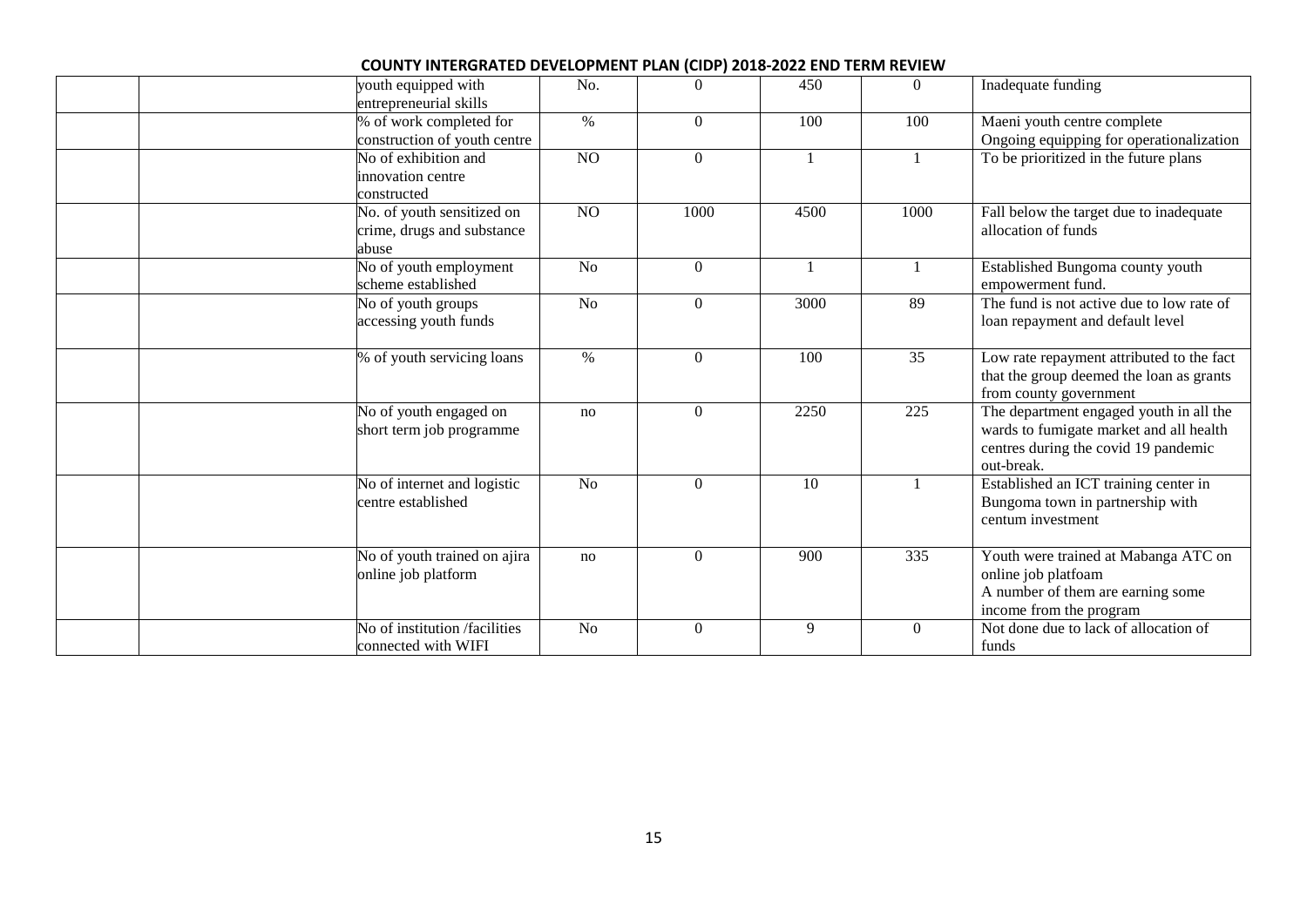#### **6. HEALTH AND SANITATION**

| S/no                                    | <b>Key Outcome</b>                                                                                                  | <b>Outcome Indicator</b>                                     | Unit of | <b>Baseline Value</b> | <b>End term</b>  | End term  | <b>Remarks</b>                                                                                                                            |
|-----------------------------------------|---------------------------------------------------------------------------------------------------------------------|--------------------------------------------------------------|---------|-----------------------|------------------|-----------|-------------------------------------------------------------------------------------------------------------------------------------------|
|                                         |                                                                                                                     |                                                              | measure |                       | target           | actual    |                                                                                                                                           |
|                                         | Programme: Curative and Rehabilitativehealth                                                                        |                                                              |         |                       |                  |           |                                                                                                                                           |
|                                         | Objective: Provide essential health care that are affordable, equitable, accessible and responsive to client needs. |                                                              |         |                       |                  |           |                                                                                                                                           |
|                                         | <b>Improved Access to Essential</b><br><b>Health Care</b>                                                           | % reduction in Facility<br>based<br>death rate               | $\%$    | No data               | $\Omega$         |           | The increased access was attributed to<br>availability of health personnel, essential<br>supplies and increased investment in             |
|                                         | Ree                                                                                                                 | Increase of doctors<br>(number) per $100,000$<br>population  | Ratio   | 2.99                  | 4.0              | 2.99      | health infrastructure<br>Key outputs include<br>172 Health personnel employed                                                             |
|                                         |                                                                                                                     | Increase of nurses<br>$(number)$ per $100,000$<br>population | Ratio   | 24.29                 | 35               | 27        | ii.<br>6 Health facilities operationalized<br>iii.<br>20 Health facilities equipped                                                       |
|                                         |                                                                                                                     | Number of inpatients<br>(admissions) Under 5                 | No.     | 389,533               | 370,056          | 338,337   |                                                                                                                                           |
|                                         |                                                                                                                     | Number of inpatients<br>(admissions) over 5                  | No.     | 33,661                | 31,978           | 65,222    |                                                                                                                                           |
|                                         |                                                                                                                     | No. of new outpatient<br>female client                       | No.     | 2,774,503             | 2,635,778        | 2,556,571 |                                                                                                                                           |
|                                         |                                                                                                                     | No. of new outpatient male<br>client                         | No.     | 2,121,847             | 2,015,755        | 1,979,897 |                                                                                                                                           |
|                                         | Programme: Reproductive, Maternal, New- Born and Adolescent Health                                                  |                                                              |         |                       |                  |           |                                                                                                                                           |
|                                         | Objective: Increase access to maternal and child health services                                                    |                                                              |         |                       |                  |           |                                                                                                                                           |
|                                         | Improved maternal and child<br>health services                                                                      | Reduction in maternal and<br>child death rate                | $\%$    | No data               | $\boldsymbol{0}$ | 0.07      | This was attributed to late access to health<br>facilities, complications developed during<br>and after delivery                          |
|                                         | Programme: Preventive and Promotive Health                                                                          |                                                              |         |                       |                  |           |                                                                                                                                           |
|                                         | Objective: Halt, and reverse the rising burden of non-communicable conditions and eliminate communicable conditions |                                                              |         |                       |                  |           |                                                                                                                                           |
| Reduced<br>communi<br>cable and<br>non- | Reduced HIV-AIDS<br>Prevalence.                                                                                     | % reduction in<br>HIV prevalence                             | $\%$    | 3.2                   | $\overline{0}$   | 2.8       | The 0.4% decrease was attributed to more<br>investment on reduction of HIV/AIDS.<br>However, Covid 19 outbreak affected<br>donor funding. |
| communi<br>cable<br>burdens             | Reduce TB prevalence                                                                                                | % of TB patients<br>completing treatment                     | $\%$    | 89                    | 100              | 90        | The insignificant increase is attributed to<br>low defaulter tracing that is donor<br>supported.                                          |
|                                         | Reduced malaria                                                                                                     | % reduction inmalaria<br>prevalence                          | $\%$    | 27.2                  | $\overline{0}$   | 19        | Mass net distribution to household and<br>pregnant women supplied with nets<br>reduced malaria infection                                  |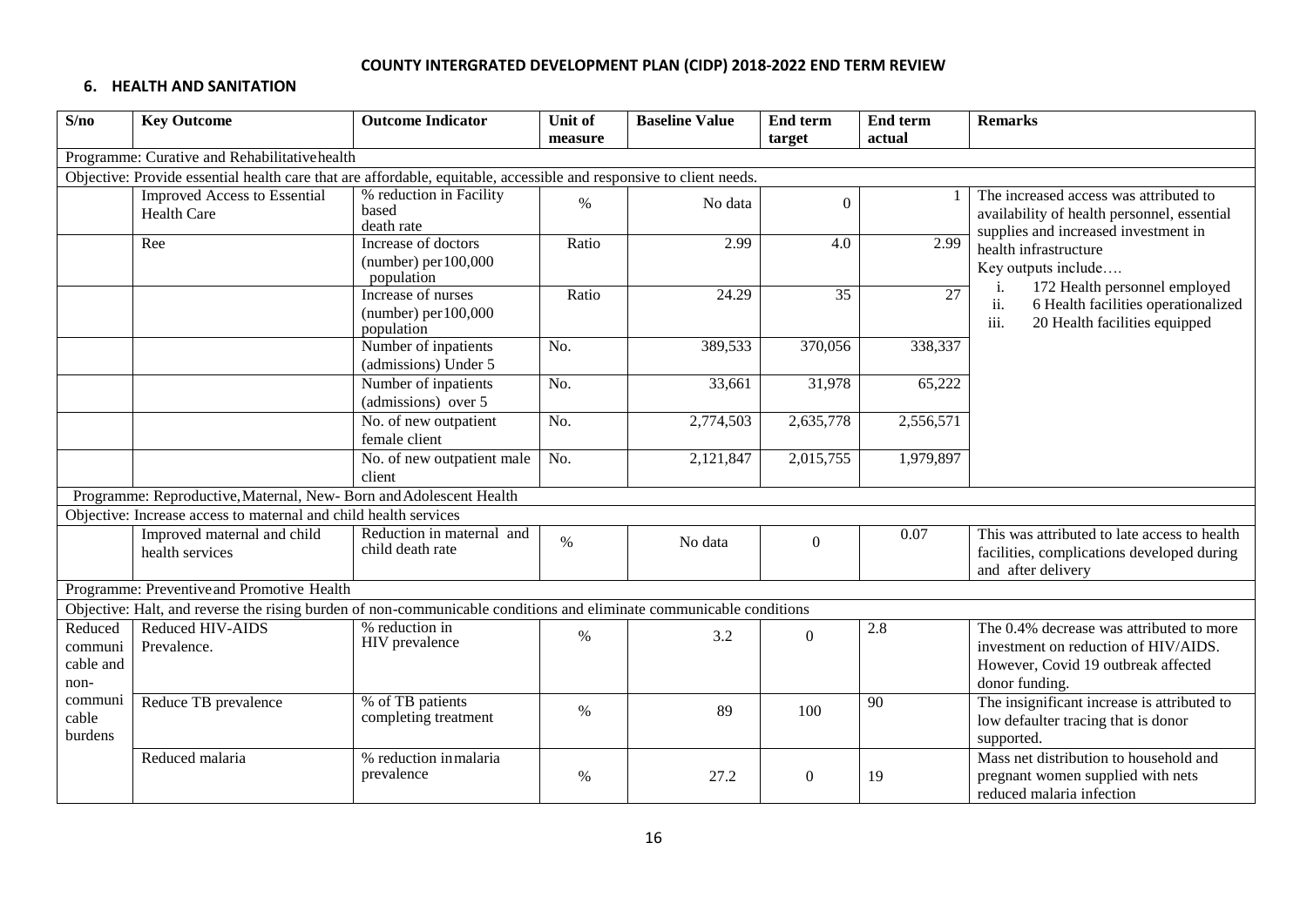|                                                         | Increased immunization<br>coverage                                | % increase in children<br>under one year fully<br>immunized            | $\%$           | 72 | 100 | 68 | Covid 19 containment measures affected<br>access to immunization    |  |  |  |  |
|---------------------------------------------------------|-------------------------------------------------------------------|------------------------------------------------------------------------|----------------|----|-----|----|---------------------------------------------------------------------|--|--|--|--|
|                                                         | Programme: County referral and specialized health services        |                                                                        |                |    |     |    |                                                                     |  |  |  |  |
| Objective: To offer quality specialized health services |                                                                   |                                                                        |                |    |     |    |                                                                     |  |  |  |  |
|                                                         | Enhanced provision of<br>specialized health services              | Increased no. of<br>specialized health<br>services provided            | N <sub>0</sub> |    |     |    | Enhanced provision of renal, dental,<br>optical and X ray services  |  |  |  |  |
|                                                         | Programme: Sanitation management                                  |                                                                        |                |    |     |    |                                                                     |  |  |  |  |
|                                                         | Objective: Improved Sanitation Standards in Urban and Rural areas |                                                                        |                |    |     |    |                                                                     |  |  |  |  |
|                                                         | <b>Enhanced</b> sanitation<br>management services                 | % increase in sanitation<br>facility coverage                          | %              | 67 | 100 | 75 | Covid 19 containment measures<br>significantly increased sanitation |  |  |  |  |
|                                                         |                                                                   | % increase in sanitation<br>facilities<br>functionality                | $\%$           | 67 | 100 | 80 |                                                                     |  |  |  |  |
|                                                         |                                                                   | % increase in<br>population sensitized<br><sub>on</sub><br><b>WASH</b> | $\%$           | 80 | 100 | 90 |                                                                     |  |  |  |  |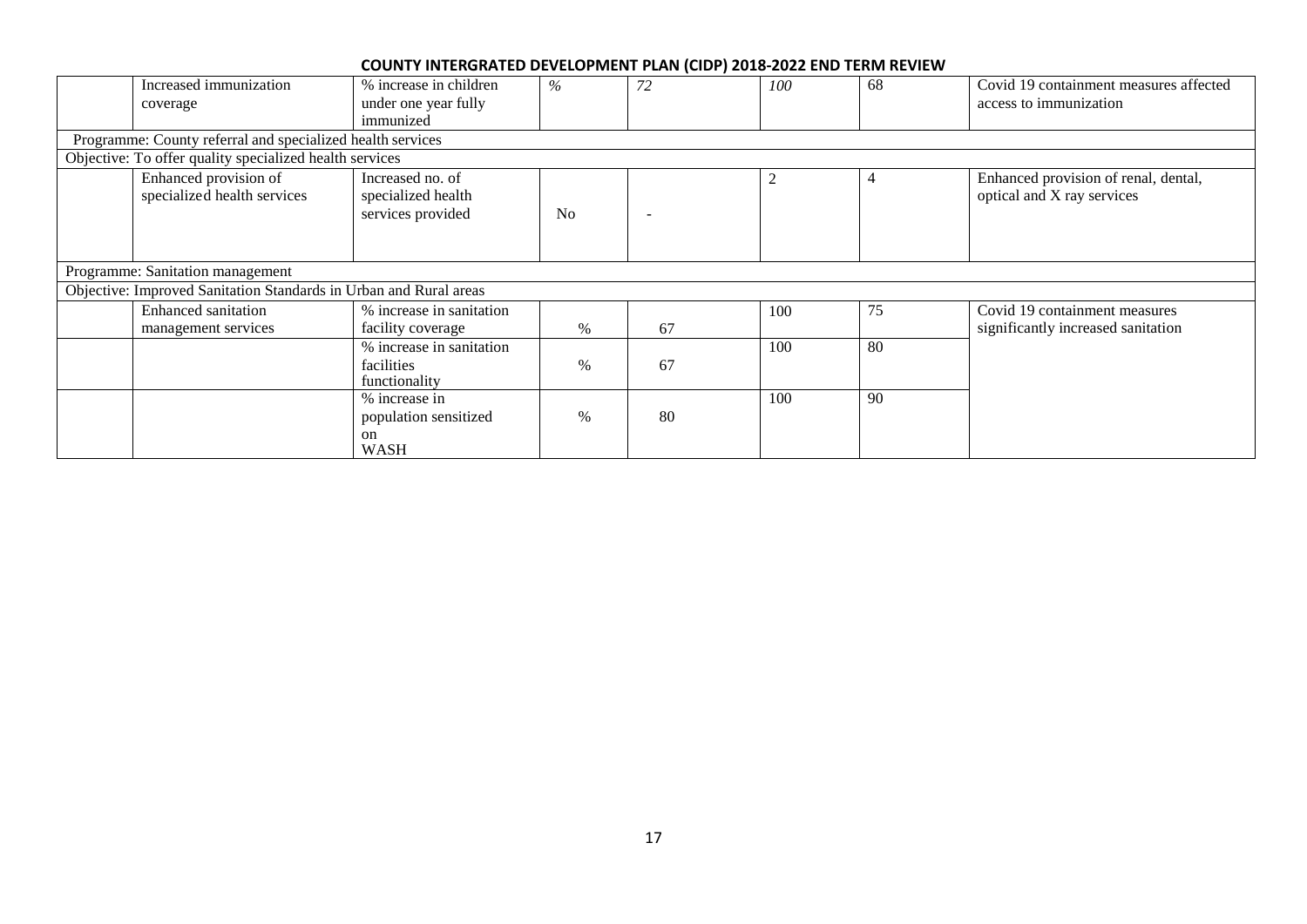## 7. LANDS, URBAN, PHYSICAL PLANNING & HOUSING

| <b>Sub Programme</b>                           | <b>Key Outcome</b>                                                  | <b>Key Outcome indicators</b>                                                                           | <b>Unit of</b> | <b>Baseline</b>          | <b>End Term</b> | <b>End Term</b> | <b>Remarks</b>                                                                                                                                                                                                                                                                                                                                                                                                                                                    |
|------------------------------------------------|---------------------------------------------------------------------|---------------------------------------------------------------------------------------------------------|----------------|--------------------------|-----------------|-----------------|-------------------------------------------------------------------------------------------------------------------------------------------------------------------------------------------------------------------------------------------------------------------------------------------------------------------------------------------------------------------------------------------------------------------------------------------------------------------|
| <b>Name</b>                                    |                                                                     |                                                                                                         | measure        | <b>Value</b>             | <b>Target</b>   | Actual          |                                                                                                                                                                                                                                                                                                                                                                                                                                                                   |
|                                                |                                                                     | Programme 6: Land resource survey/ mapping and management                                               |                |                          |                 |                 |                                                                                                                                                                                                                                                                                                                                                                                                                                                                   |
|                                                |                                                                     | Objective: To provide a coordinated approach to land use                                                |                |                          |                 |                 |                                                                                                                                                                                                                                                                                                                                                                                                                                                                   |
| Survey of                                      | Improved land                                                       | % increase in public institutions                                                                       | $\%$           |                          | 100             | 70%             | Survey services - markets and urban centers                                                                                                                                                                                                                                                                                                                                                                                                                       |
| government land                                | use and                                                             | mapped and adjudicated                                                                                  |                |                          |                 |                 | surveyed, GIS Lab established, survey equipment                                                                                                                                                                                                                                                                                                                                                                                                                   |
|                                                | management<br>practices                                             | % increase in HH with the deeds                                                                         | $\%$           |                          | 100             | 50%             | purchased, surveying of public land, boundary<br>disputes and court cases resolved,                                                                                                                                                                                                                                                                                                                                                                               |
|                                                |                                                                     | % reduction in disputes<br>involving land                                                               | $\%$           | ÷,                       | 100             | 100             |                                                                                                                                                                                                                                                                                                                                                                                                                                                                   |
|                                                |                                                                     | Establishment of GIS lab                                                                                | Number         | $\overline{a}$           |                 |                 |                                                                                                                                                                                                                                                                                                                                                                                                                                                                   |
|                                                |                                                                     | Purchase of survey equipment                                                                            | Number         | $\overline{\phantom{a}}$ | 10              | 10              |                                                                                                                                                                                                                                                                                                                                                                                                                                                                   |
| Land acquisition                               |                                                                     | Number of acres purchased for<br>land bank and other specific<br>development projects                   | Acres          | $\overline{a}$           | 170             | 10              | Land inventory prepared - registered public land,<br>public land title deeds processed.<br>Land purchased for:<br>-land bank(10acres), relocation of chepkubee<br>traders(1 acre), construction of auction ring(1acre),<br>construction of dispensary(3acres), construction of<br>ECDE(4.4), sports academy(2acres), Maeni<br>resource center, Pombo tano water project,<br>construction of market at kimwanga and webuye<br>catholic market, construction of VTC |
| Programme 7: County physical planning services |                                                                     |                                                                                                         |                |                          |                 |                 |                                                                                                                                                                                                                                                                                                                                                                                                                                                                   |
|                                                |                                                                     | Objective: Fostering sustainable development by ensuring balance between open space and build up areas[ |                |                          |                 |                 |                                                                                                                                                                                                                                                                                                                                                                                                                                                                   |
| Physical planning                              | Enhanced<br>physical<br>planning urban<br>design and<br>development | Rate of urban renewal                                                                                   | <b>KM</b>      | 369.6                    | 660             |                 | Physical planning designs - Integrated developments<br>plans /physical developed plans, Valuation rolls<br>developed, county spatial plans prepared, county<br>Land use Map, Planning of town/urban centers                                                                                                                                                                                                                                                       |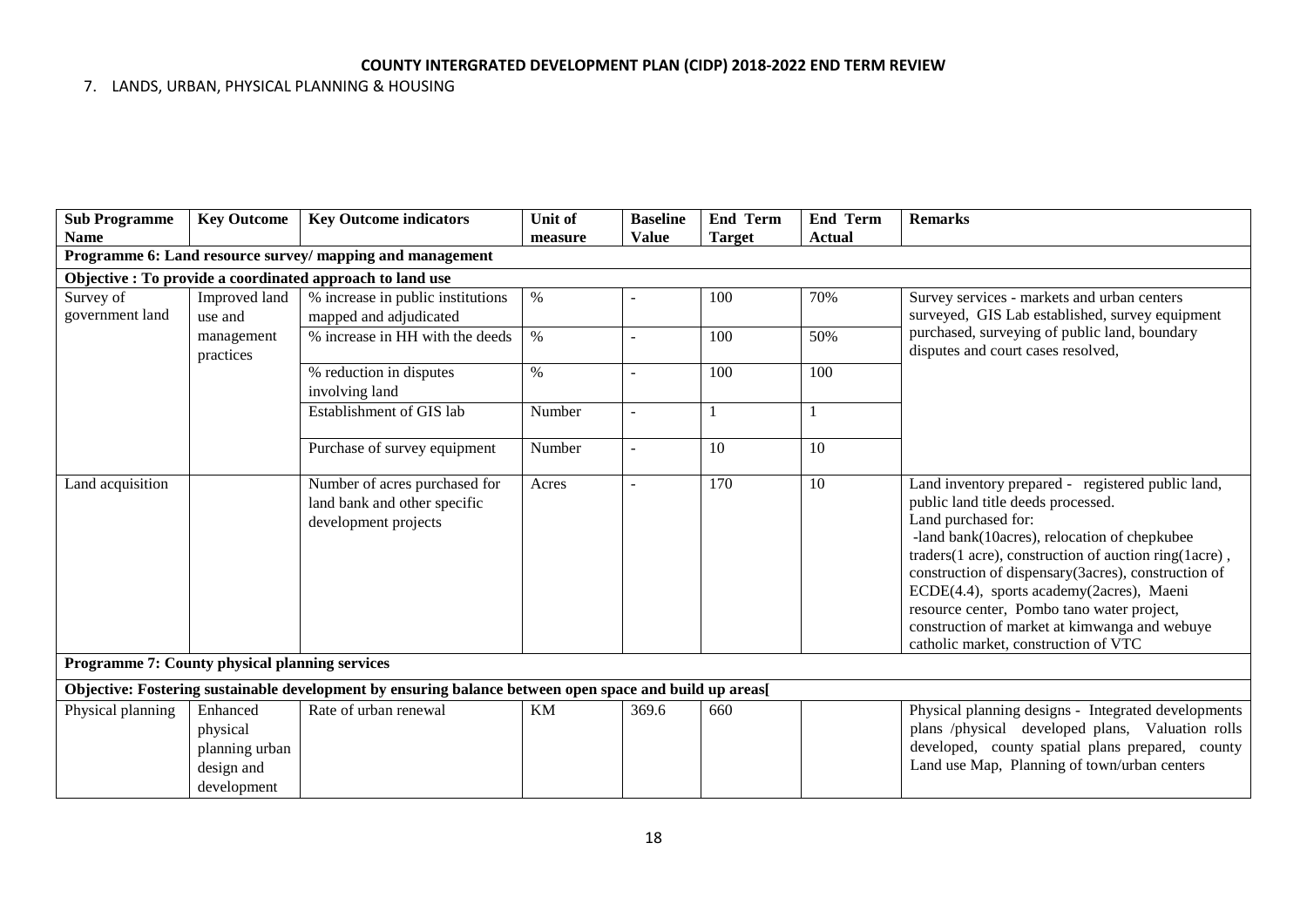|                                                        |                  | Number of Valuation rolls                                                                             |         |                 |                 | 2               |                                                   |  |  |  |
|--------------------------------------------------------|------------------|-------------------------------------------------------------------------------------------------------|---------|-----------------|-----------------|-----------------|---------------------------------------------------|--|--|--|
|                                                        |                  | developed                                                                                             |         |                 |                 |                 |                                                   |  |  |  |
|                                                        |                  | No of physical and land use                                                                           |         |                 | 5               | 3               |                                                   |  |  |  |
|                                                        |                  | plans prepared                                                                                        |         |                 |                 |                 |                                                   |  |  |  |
| Programme                                              | Key outcome      | <b>Key Outcome indicators</b>                                                                         | Unit of | <b>Baseline</b> | <b>End Term</b> | <b>End Term</b> | <b>Remarks</b>                                    |  |  |  |
| <b>Name</b>                                            |                  |                                                                                                       | measure | <b>Value</b>    | <b>Target</b>   | <b>Actual</b>   |                                                   |  |  |  |
| Programme 22: Name: Housing Development and Management |                  |                                                                                                       |         |                 |                 |                 |                                                   |  |  |  |
|                                                        |                  | Objective : To provide estate management services and increased access in affordable and decent house |         |                 |                 |                 |                                                   |  |  |  |
| Housing                                                | Enhanced estate  | Increase in provision of                                                                              | Number  | 406             | 80              | $+8$            | Estate services- 56 houses were renovated and     |  |  |  |
| development and                                        | management       | residential houses                                                                                    |         |                 |                 |                 | refurbished, 70% of houses occupied, 100% of      |  |  |  |
| management                                             | services and     |                                                                                                       |         |                 |                 |                 | tenants paid rent, and 2 estates fenced.          |  |  |  |
|                                                        | increased access |                                                                                                       |         |                 |                 |                 |                                                   |  |  |  |
|                                                        | in affordable    |                                                                                                       |         |                 |                 |                 |                                                   |  |  |  |
|                                                        | and decent       |                                                                                                       |         |                 |                 |                 |                                                   |  |  |  |
|                                                        | houses           |                                                                                                       |         |                 |                 |                 |                                                   |  |  |  |
| Housing                                                | increase in      | % increase of financing through                                                                       | $\%$    |                 |                 | $\theta$        | Low investment in promotion of affordable housing |  |  |  |
| Financing and                                          | affordable       | <b>PPP</b>                                                                                            |         |                 |                 |                 | technology affected uptake                        |  |  |  |
| Developer                                              | housing          |                                                                                                       |         |                 |                 |                 |                                                   |  |  |  |
| Services                                               |                  |                                                                                                       |         |                 |                 |                 |                                                   |  |  |  |
|                                                        |                  | % increase in developer support                                                                       | $\%$    |                 | 30%             | $\Omega$        |                                                   |  |  |  |
|                                                        |                  | frameworks implemented                                                                                |         |                 |                 |                 |                                                   |  |  |  |
| Big 4 policy                                           | Provision of     | Land for affordable housing                                                                           | acres   |                 | 10              | 20              |                                                   |  |  |  |
| planning                                               | affordable       | acquired                                                                                              |         |                 |                 |                 |                                                   |  |  |  |
|                                                        | housing          |                                                                                                       |         |                 |                 |                 |                                                   |  |  |  |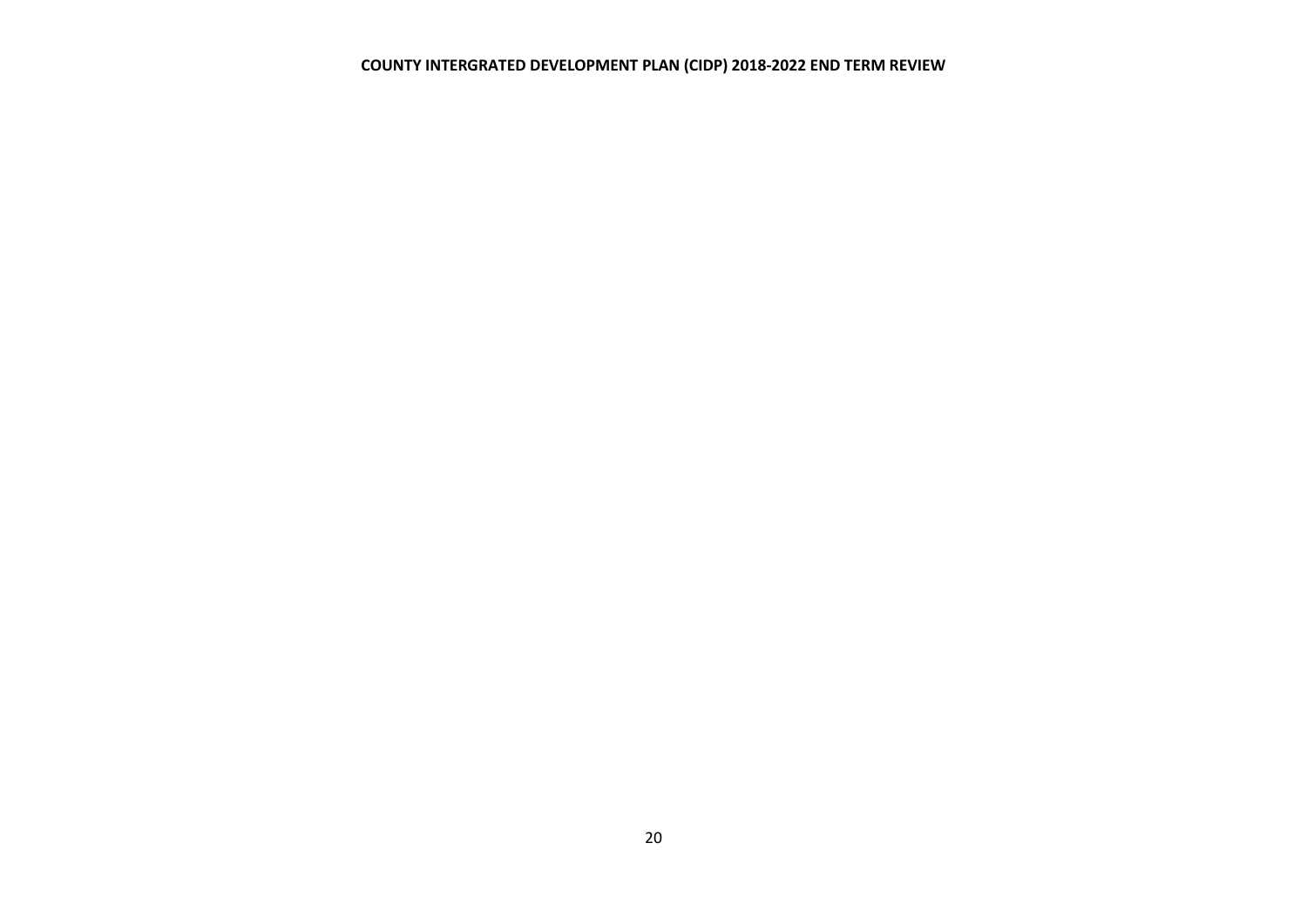### **8. PUBLIC SERVICE MANAGEMENT AND ADMINISTRATION**

| $S/N0$ . | <b>Key Output</b>         | <b>Key performance</b>                                                            | <b>Baseline Value</b>    | <b>End Term</b> | <b>End Term</b> | <b>Remarks</b>                                                                                                                                            |
|----------|---------------------------|-----------------------------------------------------------------------------------|--------------------------|-----------------|-----------------|-----------------------------------------------------------------------------------------------------------------------------------------------------------|
|          |                           | indicator                                                                         | (2018)                   | <b>Target</b>   | <b>Actual</b>   |                                                                                                                                                           |
|          |                           | Programme Name: Public sector information and communication technology management |                          |                 |                 |                                                                                                                                                           |
|          |                           |                                                                                   |                          |                 |                 | Objective: To develop, implement and monitor information communication technology policies and norms and standards that enable citizen centered services. |
| 1.       | Information portal        | Operational information                                                           |                          |                 |                 | There is increased access to information as a result of                                                                                                   |
|          |                           | portal                                                                            |                          |                 |                 | operationalization of the bulk messaging services and                                                                                                     |
| 2.       | M&E visual dashboard      | No. of M&E visual                                                                 |                          | 3               |                 | installation of the M&E visual dashboard.                                                                                                                 |
|          |                           | dashboard installed                                                               |                          |                 |                 | However, the department intends to commit more                                                                                                            |
| 3.       | Bulk messaging            | Operational bulk                                                                  | $\sim$                   |                 |                 | resources towards increasing access to information.                                                                                                       |
|          | services                  | messaging services                                                                |                          |                 |                 |                                                                                                                                                           |
| 4.       | Server room               | Server room upgraded                                                              | $\overline{\phantom{a}}$ |                 |                 | Security of County Government information has been<br>enhanced.                                                                                           |
| 5.       | County data center        | Functional County data                                                            | $\sim$                   |                 |                 | Increased ICT usage as a result of installation of LAN,                                                                                                   |
|          |                           | center                                                                            |                          |                 |                 | WAN and Wi-Fi has enhanced service serviced                                                                                                               |
| 6.       | Wi-Fi installation        | % of HQ offices with Wi-                                                          | 40%                      | 100%            | 70%             | delivery.                                                                                                                                                 |
|          |                           | Fi coverage                                                                       |                          |                 |                 | More investment is required to enhance ICT coverage.                                                                                                      |
| 7.       | LAN coverage              | % of HQ offices with                                                              | 30%                      | 100%            | 100%            |                                                                                                                                                           |
|          |                           | LAN coverage                                                                      |                          |                 |                 |                                                                                                                                                           |
| 8.       | WAN coverage              | % of sub county offices                                                           |                          | 9               | 3               |                                                                                                                                                           |
|          |                           | with WAN coverage                                                                 |                          |                 |                 |                                                                                                                                                           |
| 9.       | ICT Hub at Matili TTC     | Functional ICT Hub                                                                | $\sim$                   |                 |                 |                                                                                                                                                           |
| 10.      | ICT policy                | ICT policy in place and<br>implemented                                            | $\overline{a}$           |                 |                 |                                                                                                                                                           |
| 11.      | ICT connection in         | % of learning institutions                                                        | $\blacksquare$           | 100%            |                 |                                                                                                                                                           |
|          | learning institutions     | with ICT                                                                          |                          |                 |                 |                                                                                                                                                           |
| 12.      | <b>CCTV</b> installation  | % of office with CCTV                                                             | 10%                      | 100%            | 30%             | Security of County Government assets has been                                                                                                             |
| 13.      | Asset tagging system      | Functional Asset tagging                                                          |                          |                 |                 | enhanced due CCTV installation.                                                                                                                           |
|          |                           | system                                                                            |                          |                 |                 | More investment is required to enhance security of                                                                                                        |
| 14.      | Geographic                | <b>Functional Geographic</b>                                                      |                          |                 |                 | County assets.                                                                                                                                            |
|          | <b>Information System</b> | Information System (GIS)                                                          |                          |                 |                 |                                                                                                                                                           |
|          | (GIS)                     |                                                                                   |                          |                 |                 |                                                                                                                                                           |
|          |                           | Programme: Human resource and records management and development                  |                          |                 |                 |                                                                                                                                                           |
|          |                           | Objective: To develop, implement and monitor human resource management policies.  |                          |                 |                 |                                                                                                                                                           |
| 1.       | Records management        | Records management                                                                |                          |                 |                 | This has enhanced Human resource management                                                                                                               |
|          | system                    | system                                                                            |                          |                 |                 |                                                                                                                                                           |
| 2.       | Human resource            | Human resource                                                                    | $\sim$                   |                 |                 |                                                                                                                                                           |
|          | management system         | management system                                                                 |                          |                 |                 |                                                                                                                                                           |
|          |                           | Programme: Service delivery and organizational transformation                     |                          |                 |                 |                                                                                                                                                           |
|          |                           | Objective: To promote the implementation of effective service delivery            |                          |                 |                 |                                                                                                                                                           |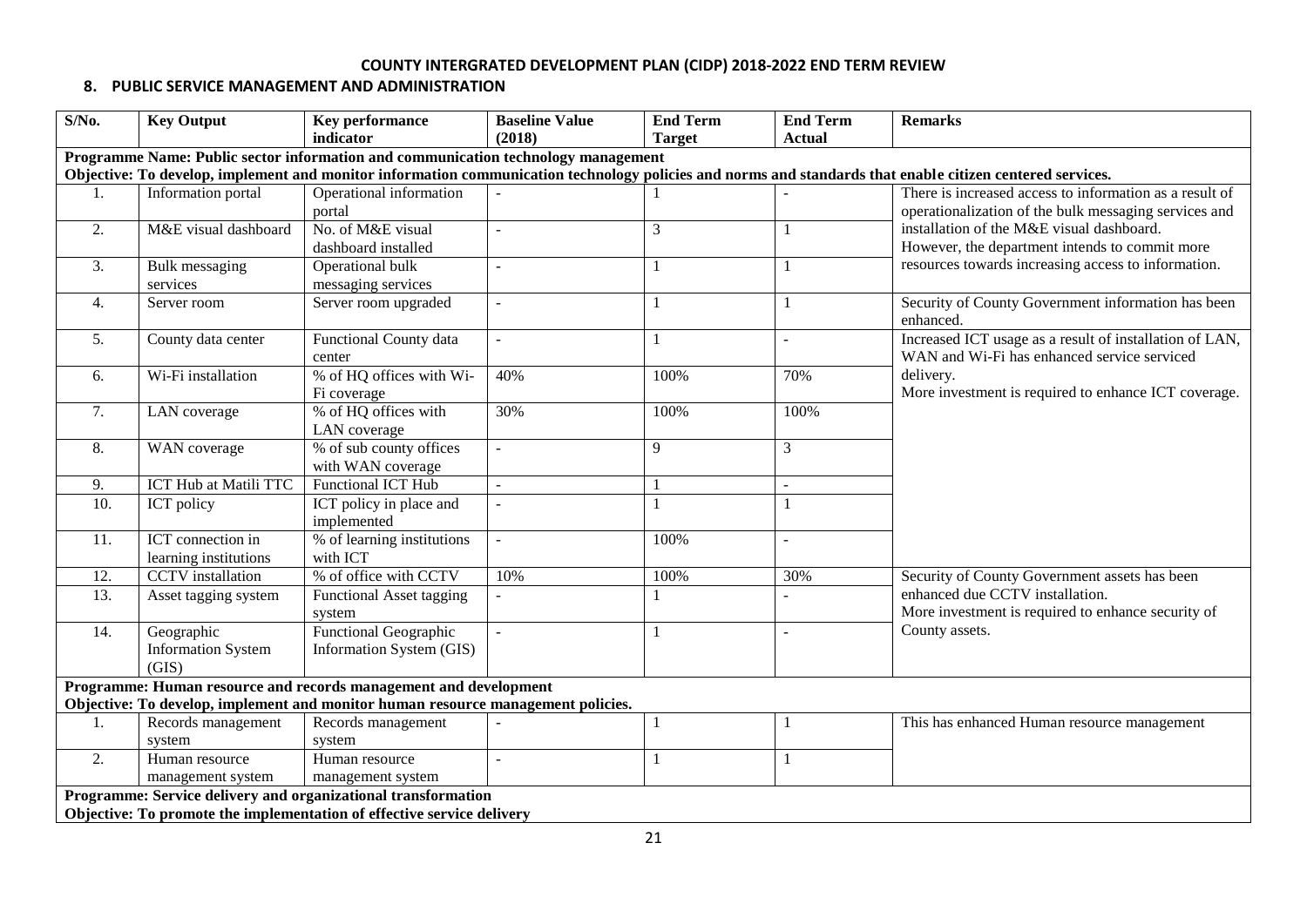| $S/N0$ .         | <b>Key Output</b>                                | <b>Key performance</b>                                                        | <b>Baseline Value</b>    | <b>End Term</b> | <b>End Term</b> | <b>Remarks</b>                                         |
|------------------|--------------------------------------------------|-------------------------------------------------------------------------------|--------------------------|-----------------|-----------------|--------------------------------------------------------|
|                  |                                                  | indicator                                                                     | (2018)                   | <b>Target</b>   | <b>Actual</b>   |                                                        |
| 1.               | Plots for construction                           | No. of plots procured for                                                     | $\overline{12}$          | $\overline{45}$ | 12              | Public service delivery has been enhanced by           |
|                  | of ward administration                           | construction of ward                                                          |                          |                 |                 | construction of ward administration offices and face   |
|                  | offices                                          | administration offices                                                        |                          |                 |                 | lifting of the county HQs.                             |
| 2.               | Ward administration                              | No. of Ward                                                                   | 10                       | 45              | 10              | More investment is required for acquiring of land and  |
|                  | offices                                          | administration offices                                                        |                          |                 |                 | construction of offices at sub county and ward levels. |
|                  |                                                  | constructed                                                                   |                          |                 |                 |                                                        |
| 3.               | Sub county                                       | No. of Sub County                                                             | $\sim$                   | 9               | $\sim$          |                                                        |
|                  | administration offices                           | administration offices                                                        |                          |                 |                 |                                                        |
|                  |                                                  | constructed                                                                   |                          |                 |                 |                                                        |
| 4.               |                                                  | No. of Huduma/                                                                |                          | 8               | $\blacksquare$  |                                                        |
|                  | Huduma/information                               | Information centers                                                           |                          |                 |                 |                                                        |
|                  | centers                                          | constructed                                                                   |                          |                 |                 |                                                        |
| 5.               | Governor's and Deputy                            | No. of official residence                                                     |                          | $\overline{c}$  |                 |                                                        |
|                  | Governor's official                              | constructed                                                                   |                          |                 |                 |                                                        |
|                  | residence constructed                            |                                                                               |                          |                 |                 |                                                        |
|                  |                                                  | <b>Programme: General Administration, Planning and Support Services</b>       |                          |                 |                 |                                                        |
|                  | Objective: To promote efficient service delivery |                                                                               |                          |                 |                 |                                                        |
| 1.               | Buses and vans                                   | No. of buses and vans                                                         |                          | 11              | $\blacksquare$  | Low investment has hindered achievement of efficient   |
|                  |                                                  | procured                                                                      |                          |                 |                 | transport services for county employees.               |
| 2.               | Transport and                                    | No. of transport and                                                          | $\sim$                   |                 | $\blacksquare$  |                                                        |
|                  | mechanical yard                                  | mechanical yard                                                               |                          |                 |                 |                                                        |
|                  |                                                  | operationalized                                                               |                          |                 |                 |                                                        |
| 3.               | Strategic plan                                   | Departmental strategic                                                        | N/A                      | $\mathbf{1}$    |                 | Service delivery has been enhanced by formulation of   |
|                  |                                                  | plan formulated                                                               |                          |                 |                 | the strategic plan.                                    |
| $\overline{4}$ . | Office of the                                    | Operational office of the                                                     |                          | $\mathbf{1}$    | $\overline{a}$  |                                                        |
|                  | ombudsman                                        | ombudsman                                                                     |                          |                 |                 |                                                        |
| 5.               | Cleaning and security                            | Cleaning and security                                                         | $\overline{\phantom{a}}$ | 100%            | 70%             | Service delivery has been enhanced. Inadequate         |
|                  | services                                         | services provided in all                                                      |                          |                 |                 | budgetary allocation has hampered provision of the     |
|                  |                                                  | county offices                                                                |                          |                 |                 | service in all county government offices.              |
|                  |                                                  | Programme: Public Participation, Civic Education and outreach services        |                          |                 |                 |                                                        |
|                  |                                                  | Objective: To improve access and participation in County Government processes |                          |                 |                 |                                                        |
| 1.               | Civic education                                  | No. Civic education                                                           | N/A                      | 225             | 81              | Enhanced public knowledge on various aspects of        |
|                  |                                                  | engagements                                                                   |                          |                 |                 | constitution, devolution, democracy and individual     |
|                  |                                                  |                                                                               |                          |                 |                 | rights.                                                |
|                  |                                                  |                                                                               |                          |                 |                 | However, more resources should be channeled            |
|                  |                                                  |                                                                               |                          |                 |                 | towards civic education and public participation.      |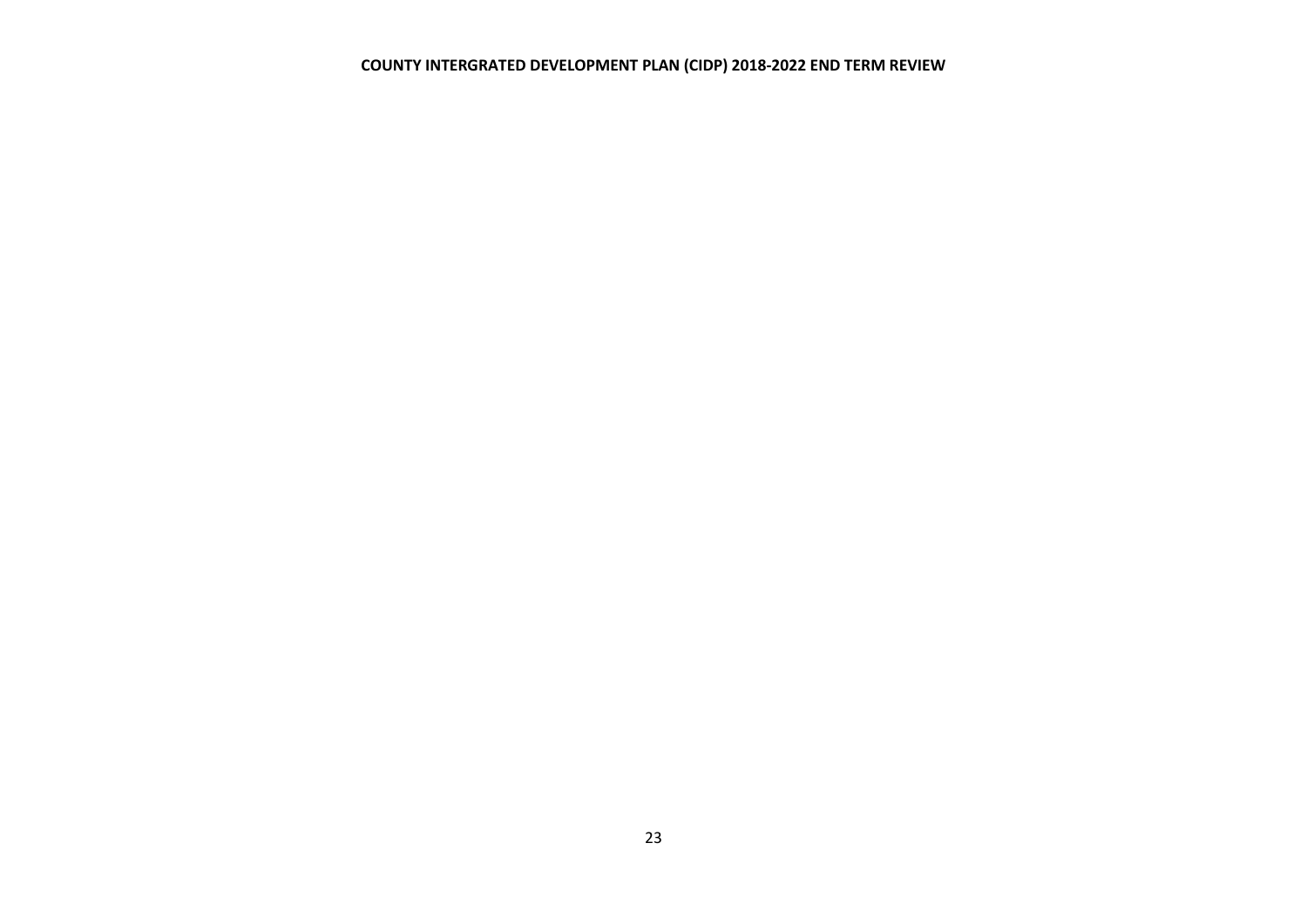# **9. TOURISM, ENVIRONMENT, WATER, AND NATURAL RESOURCES**

|     |                                                      | Programme: Tourism product development and marketing                                      |                           |                               |                       |    |                       |                                                                                                                                                                                                                                                           |
|-----|------------------------------------------------------|-------------------------------------------------------------------------------------------|---------------------------|-------------------------------|-----------------------|----|-----------------------|-----------------------------------------------------------------------------------------------------------------------------------------------------------------------------------------------------------------------------------------------------------|
|     |                                                      | Objective: To identify, develop and market key tourism product in the county              |                           |                               |                       |    |                       |                                                                                                                                                                                                                                                           |
| Sno | <b>Outcome</b>                                       | <b>Outcome indicator</b>                                                                  | <b>Unit of</b><br>measure | <b>Baseline value</b><br>2013 | <b>Target</b><br>2022 |    | <b>Actual</b><br>2022 | Remark                                                                                                                                                                                                                                                    |
|     |                                                      | increase in tourist sites<br>developed                                                    | Number                    | $\Omega$                      |                       | 25 |                       | 1 tourist site work is ongoing. The low number of tourist site<br>developed is linked to the acquisition of land to develop these<br>sites. The change was attributed to the ongoing development of Mt<br>Elgon park entry gate, nature trail, view point |
|     |                                                      | increase in no of hospitality<br>and standard survey done                                 | Number                    | 2                             |                       | 6  |                       | $3 3$ survey were carried out on the hospitality standards survey for<br>2018/19. The other years the department lacked budgetary<br>allocation.                                                                                                          |
|     |                                                      | increase in MICE/<br><b>Exhibitions</b> held                                              | Number                    |                               |                       | 6  |                       | $5\overline{5}$ mice events were undertaken over the long run. These events<br>market the county nationally as a tourist destination which in turn<br>leads to increased county revenue                                                                   |
|     |                                                      | <b>Programme: Integrated Solid Waste Management Services</b>                              |                           |                               |                       |    |                       |                                                                                                                                                                                                                                                           |
|     |                                                      | Objective: To manage all county waste in a sustainable manner                             |                           |                               |                       |    |                       |                                                                                                                                                                                                                                                           |
|     |                                                      | % increase in job<br>opportunities for special<br>groups in waste management<br>hierarchy | $\%$                      | 0                             |                       | 20 |                       | 90 the target was achieved due to the solid waste management<br>contractor employing the youth, PLWDs and women as a<br>condition on his contract                                                                                                         |
|     |                                                      | improved dumpsite<br>management                                                           | Number                    |                               |                       | 9  |                       | Target not achieved due to inadequate investment to purchase land<br>per sub county for dumpsite development. County dumpsite at<br>Muanda under construction to improve waste management                                                                 |
|     | <b>Programme: Forest Conservation and management</b> |                                                                                           |                           |                               |                       |    |                       |                                                                                                                                                                                                                                                           |
|     |                                                      | Objective: To develop natural resources and ensure sustainable use                        |                           |                               |                       |    |                       |                                                                                                                                                                                                                                                           |
| 80  | Enhanced forest cover                                | % increase in forest cover                                                                | $\%$                      | 7.29                          |                       | 10 |                       | 7.29 There is a negligible change in the increase of forest cover.                                                                                                                                                                                        |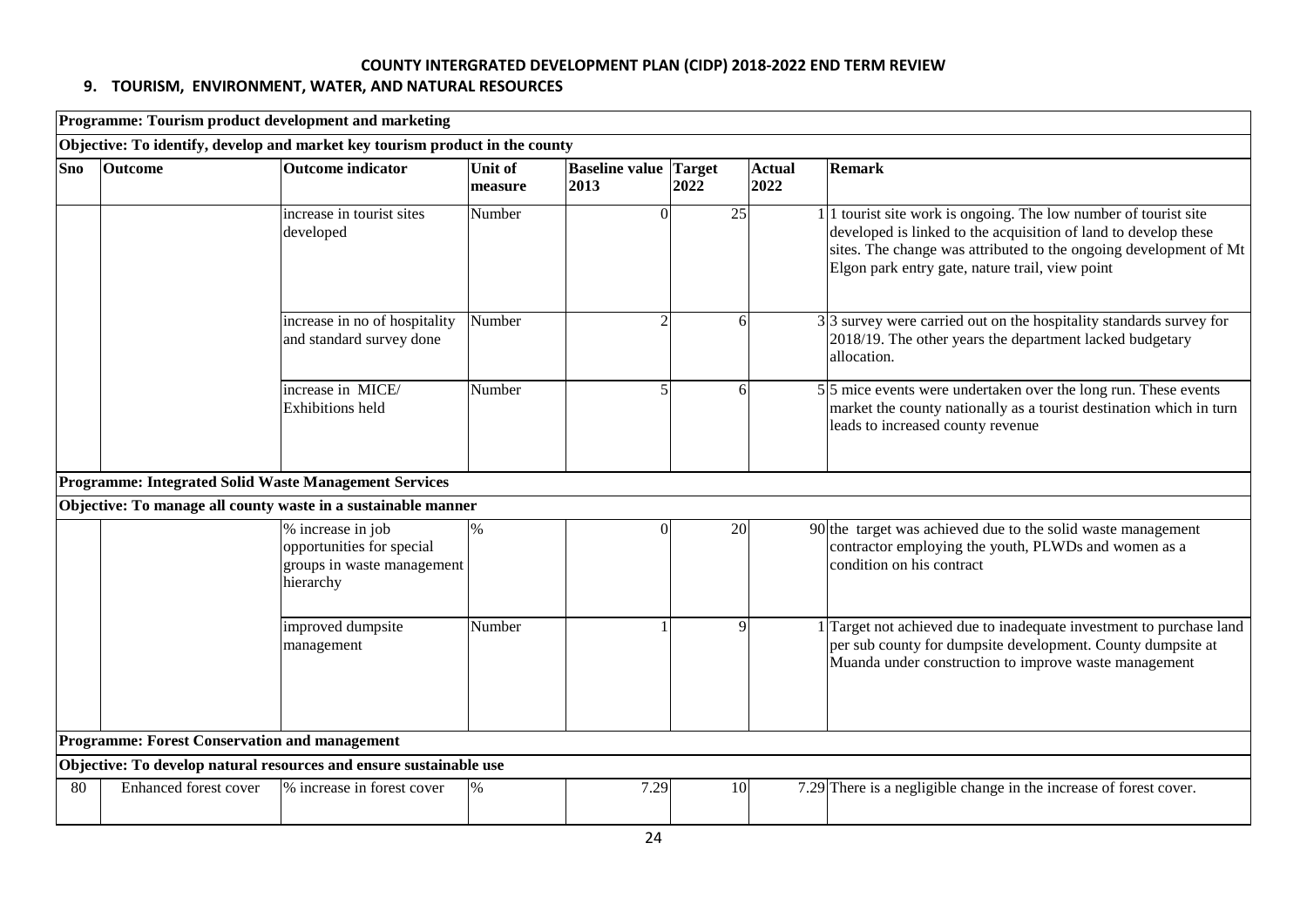|                                                 | % increase in value of forest  %<br>products                             |      | 48    | 80  |  | 48 KEFRI is yet to carry out a survey and disseminate this data                                                                                                                                                                                                                                                                                                                                                                                       |  |  |  |  |
|-------------------------------------------------|--------------------------------------------------------------------------|------|-------|-----|--|-------------------------------------------------------------------------------------------------------------------------------------------------------------------------------------------------------------------------------------------------------------------------------------------------------------------------------------------------------------------------------------------------------------------------------------------------------|--|--|--|--|
|                                                 | % increase in tree cover                                                 | $\%$ | 14.29 |     |  | 14.8 There is an increase in the county tree cover by $0.6\%$ . This is<br>attributed to the increase in private farm uptake in tree planting<br>and development partner's collaboration in planting trees in public<br>learning institutions.                                                                                                                                                                                                        |  |  |  |  |
| Programme: Water and sewerage service provision |                                                                          |      |       |     |  |                                                                                                                                                                                                                                                                                                                                                                                                                                                       |  |  |  |  |
|                                                 | Objective: To develop water resources and ensure prudent sustainable use |      |       |     |  |                                                                                                                                                                                                                                                                                                                                                                                                                                                       |  |  |  |  |
|                                                 | % increase in population<br>with access to safe water                    | %    | 25.8  | 100 |  | 35 There was a percentage increase of 9.2% in population with access<br>to safe water in the county. The key outputs that attributed to this<br>increase are: construction of 5 Large water scheme by the NG,<br>construction of 5 medium water project across the county,<br>construction of 181 small water projects, the county procured a<br>drilling rig unit to enable it sink strategic borehole across the<br>county in water stressed areas. |  |  |  |  |
|                                                 | % Reduction of none<br>revenue water                                     | $\%$ |       | 100 |  | 66 There was a 54% reduction in NRW within the county's urban<br>water scheme. This is attributed to the counties investment on<br>operation and maintenance of existing water projects.                                                                                                                                                                                                                                                              |  |  |  |  |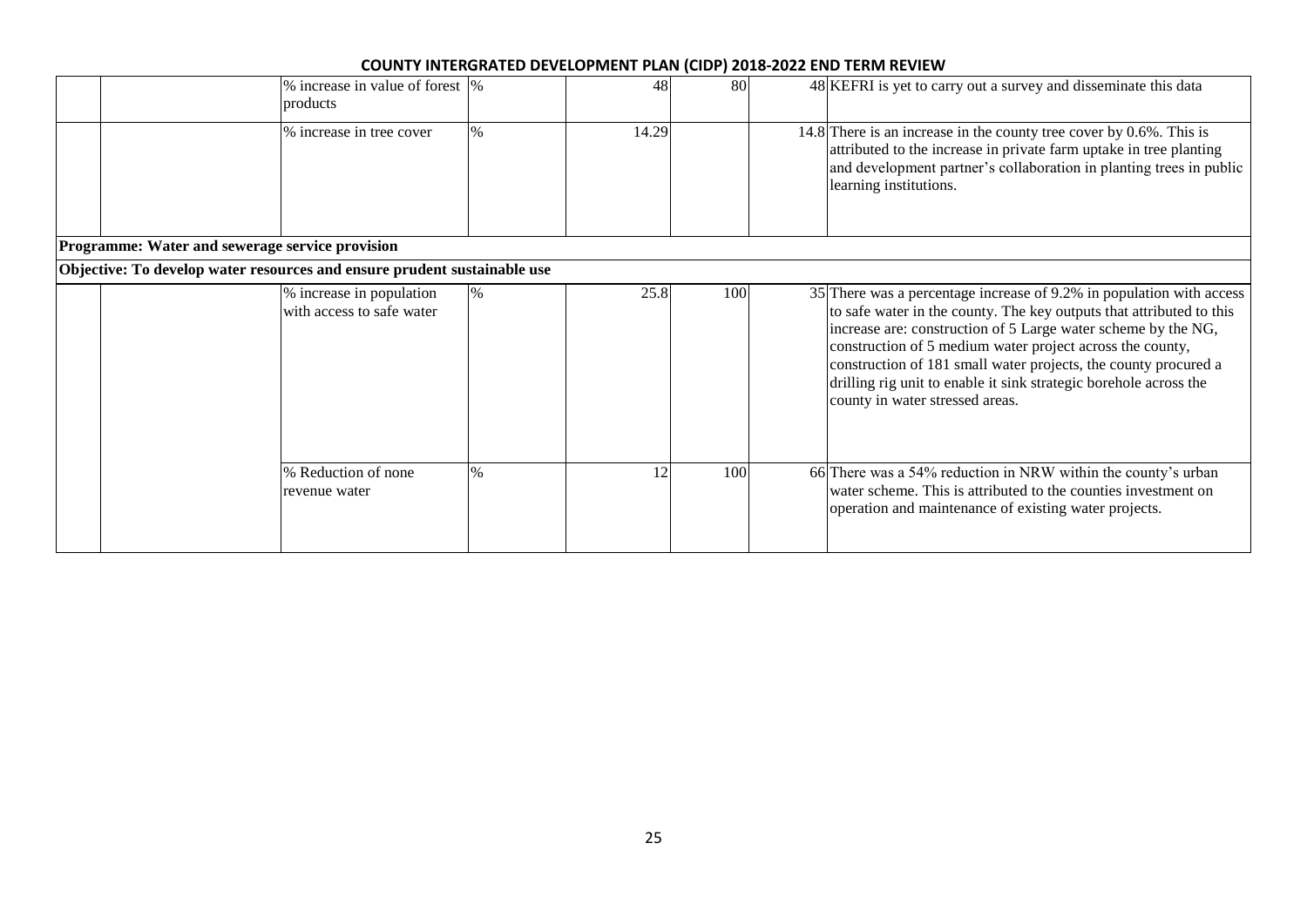### **10. TRADE, ENERGY & INDUSTRIALISATION**

| S/NO | <b>Outcome</b>       | <b>Outcome</b>                                                                                              | Unit of        | <b>KPI</b>      |                                    |               | <b>Remarks</b>                                                                                                                    |
|------|----------------------|-------------------------------------------------------------------------------------------------------------|----------------|-----------------|------------------------------------|---------------|-----------------------------------------------------------------------------------------------------------------------------------|
|      |                      | <b>Indicators</b>                                                                                           | <b>Measure</b> | <b>Baseline</b> | <b>End Term</b><br><b>End Term</b> |               |                                                                                                                                   |
|      |                      |                                                                                                             |                | <b>Value</b>    | <b>Target</b>                      | <b>Actual</b> |                                                                                                                                   |
|      |                      | Programme 16: Energy Access and Industrial Development                                                      |                |                 |                                    |               |                                                                                                                                   |
|      |                      | Objective: To facilitate access to reliable and affordable energy and support growth of MSMIs in the county |                |                 |                                    |               |                                                                                                                                   |
| 16.1 | Enhanced             | Quantum                                                                                                     | MW             |                 | 200                                | 5.2           | The 5.2MW REGen mini hydro power plant at Terem,                                                                                  |
|      | energy access        | $(MW)$ of<br>investments in                                                                                 |                |                 |                                    |               | Last mile connectivity and Rural electrification boosted access to<br>energy for households.                                      |
|      |                      | renewable                                                                                                   |                |                 |                                    |               |                                                                                                                                   |
|      |                      | energy held                                                                                                 |                |                 |                                    |               | However, there is need to increase investment in renewable energy                                                                 |
| 16.2 |                      | Number of                                                                                                   | Number         |                 |                                    | 12,000        | so as to complement and enhance access to energy for all                                                                          |
|      |                      | households                                                                                                  |                |                 |                                    |               | households.                                                                                                                       |
|      |                      | connected to                                                                                                |                |                 |                                    |               |                                                                                                                                   |
|      |                      | grid energy                                                                                                 |                |                 |                                    |               |                                                                                                                                   |
| 16.4 |                      | Number of                                                                                                   | Number         |                 | 1010                               | 1,693         |                                                                                                                                   |
|      |                      | primary                                                                                                     |                |                 |                                    |               |                                                                                                                                   |
|      |                      | schools                                                                                                     |                |                 |                                    |               |                                                                                                                                   |
|      |                      | connected with                                                                                              |                |                 |                                    |               |                                                                                                                                   |
|      |                      | electricity                                                                                                 |                |                 |                                    |               |                                                                                                                                   |
| 16.5 |                      | % of gas<br>utilization for                                                                                 | $\%$           |                 | 20                                 | 18.2          | Government policies such as ban on forest products such as<br>charcoal and increase in tax on Kerosene led to more uptake of gas. |
|      |                      | cooking                                                                                                     |                |                 |                                    |               | However, the introduction of VAT on cooking gas affected the                                                                      |
|      |                      |                                                                                                             |                |                 |                                    |               | achievements of the objective                                                                                                     |
|      |                      | Programme 28: Trade Licensing and Regulation                                                                |                |                 |                                    |               |                                                                                                                                   |
|      |                      | Objective: To provide conducive and competitive regulatory environment for businesses                       |                |                 |                                    |               |                                                                                                                                   |
| 28.1 | <b>Efficient</b> and | % increase in                                                                                               | $\%$           |                 | 100                                | 100           | Enhanced efficiency in service delivery.                                                                                          |
|      | effective            | trade license                                                                                               |                |                 |                                    |               |                                                                                                                                   |
|      | regulatory           | services                                                                                                    |                |                 |                                    |               |                                                                                                                                   |
|      | environment          | automated                                                                                                   |                |                 |                                    |               |                                                                                                                                   |
|      | that promotes        |                                                                                                             |                |                 |                                    |               |                                                                                                                                   |
|      | growth of the        |                                                                                                             |                |                 |                                    |               |                                                                                                                                   |
|      | <b>MSMEs</b>         |                                                                                                             |                |                 |                                    |               |                                                                                                                                   |
|      | sector               |                                                                                                             |                |                 |                                    |               |                                                                                                                                   |
| 28.2 | Enhanced             | % increase in                                                                                               | $\%$           | ÷,              | 20                                 | $\sim$        | Sensitization on County exhibition and trade fairs enhanced trading                                                               |
|      | trading and          | firms                                                                                                       |                |                 |                                    |               | and investing activities.                                                                                                         |
|      | investing            | graduating                                                                                                  |                |                 |                                    |               | On the other hand, there is need to boost investment in cottage                                                                   |
|      | activities           | from MSMEs                                                                                                  |                |                 |                                    |               | industries, MSMEs in order to realise a significant improvement in                                                                |
|      |                      | to LSEs                                                                                                     |                |                 |                                    |               | trade and investment.                                                                                                             |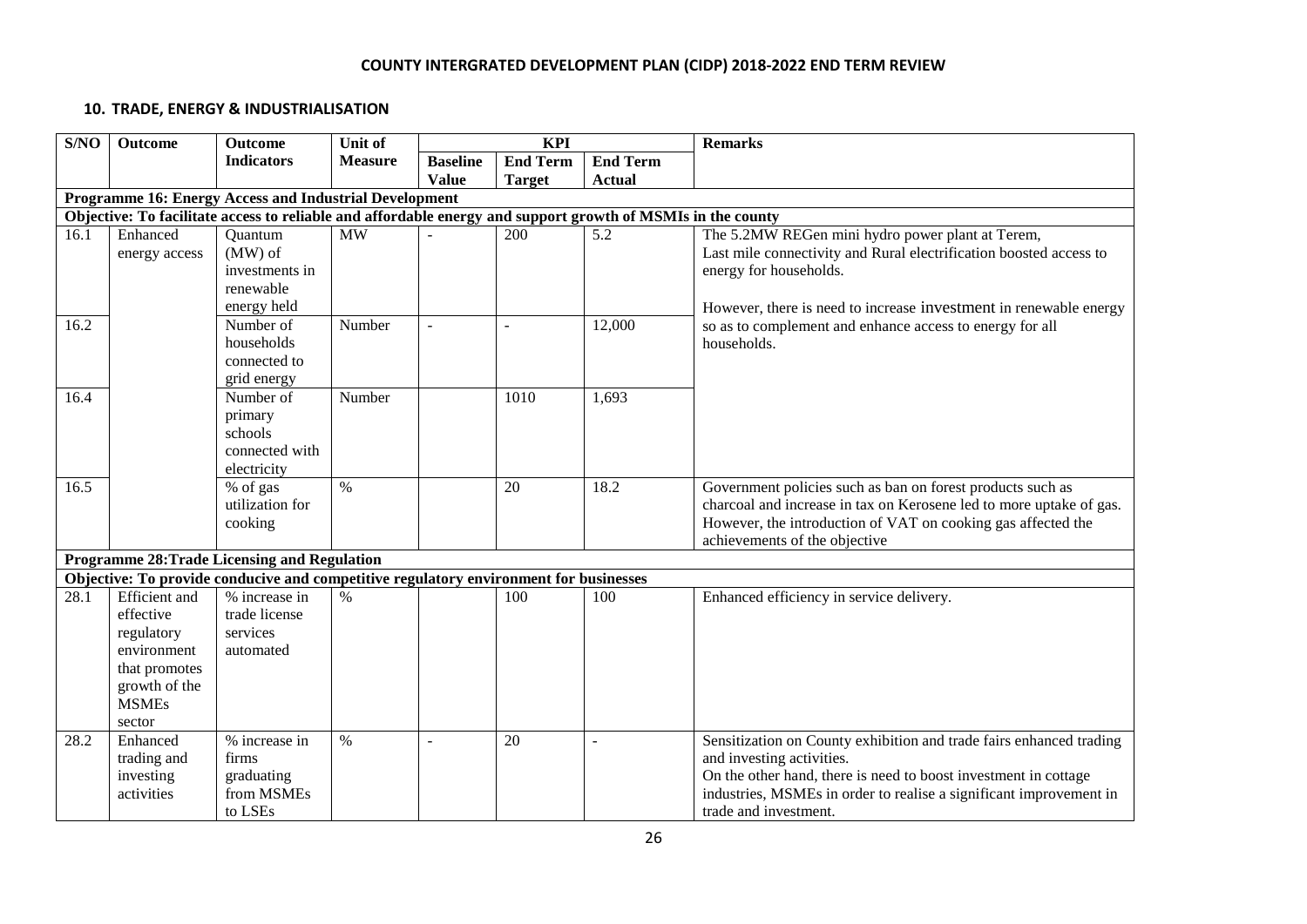| 28.3              |                               | % of traders                                                                               | $\%$   | 30 | 100          | 50             |                                                                      |
|-------------------|-------------------------------|--------------------------------------------------------------------------------------------|--------|----|--------------|----------------|----------------------------------------------------------------------|
|                   |                               | participating in                                                                           |        |    |              |                |                                                                      |
|                   |                               | annual                                                                                     |        |    |              |                |                                                                      |
|                   |                               | exhibition and                                                                             |        |    |              |                |                                                                      |
|                   |                               | trade fair                                                                                 |        |    |              |                |                                                                      |
| 28.4              |                               | $%$ of                                                                                     | $\%$   |    | 50           | 4.8            |                                                                      |
|                   |                               | employment                                                                                 |        |    |              |                |                                                                      |
|                   |                               | opportunities                                                                              |        |    |              |                |                                                                      |
|                   |                               | in informal                                                                                |        |    |              |                |                                                                      |
|                   |                               | sub-sectors                                                                                |        |    |              |                |                                                                      |
|                   |                               | Programme 30: Market Infrastructure Development and Management                             |        |    |              |                |                                                                      |
|                   |                               | <b>Objective: To improve Markets infrastructure and Business Environment</b>               |        |    |              |                |                                                                      |
| 30.1              | Improved                      | Increase in                                                                                | Number |    | 1000         | 193            | Development partners supported the initiative. However, the county   |
|                   | Market                        | market stalls                                                                              |        |    |              |                | needs to investment more on markets so as to improve the business    |
|                   | Infrastructure                |                                                                                            |        |    |              |                | environment.                                                         |
|                   | access and                    |                                                                                            |        |    |              |                |                                                                      |
|                   | <b>Business</b>               |                                                                                            |        |    |              |                |                                                                      |
|                   | Environment                   |                                                                                            |        |    |              |                |                                                                      |
|                   | <b>Programme 31: Industry</b> |                                                                                            |        |    |              |                |                                                                      |
|                   |                               | Objective: To promote a vibrant private sector and spur job creation                       |        |    |              |                |                                                                      |
| 31.1              | Enhanced                      | % increase in                                                                              | $\%$   |    | 30           | 1%             | Investor promotion still low. Establishment of Milk processing       |
|                   | industrial                    | industrial                                                                                 |        |    |              |                | plant is in progress                                                 |
|                   | development                   | sector growth                                                                              |        |    |              |                |                                                                      |
| 31.3              |                               | Increase in                                                                                | Number |    | 100,000      | $\overline{a}$ | Not yet realised.                                                    |
|                   |                               | employment                                                                                 |        |    |              |                |                                                                      |
|                   |                               | opportunities                                                                              |        |    |              |                |                                                                      |
|                   |                               | Programme 33: Standards, Business incubation and Research                                  |        |    |              |                |                                                                      |
|                   |                               | Objective: To enforce fair trade practices and increase trade and investment opportunities |        |    |              |                |                                                                      |
| 33.1              | <b>Business</b>               | No. of loan                                                                                | Number |    | 21,500       | 665            | High rate of defaulting and low investment slowed down the           |
|                   | outreach                      | beneficiaries                                                                              |        |    |              |                | program.                                                             |
|                   | programmes                    | awarded and                                                                                |        |    |              |                |                                                                      |
|                   |                               | trained                                                                                    |        |    |              |                | The department of Trade is finalizing on review of the regulation to |
|                   |                               |                                                                                            |        |    |              |                | control the gaps for further disbursements.                          |
|                   |                               | Programme 34: Big 4 policy planning and management                                         |        |    |              |                |                                                                      |
|                   |                               | Objective: To enhance attainment of the Big 4 targets on manufacturing                     |        |    |              |                |                                                                      |
| $\overline{34.1}$ | Attainment of                 | No. Of                                                                                     | Number |    | $\mathbf{1}$ | ÷.             | Land was identified in Webuye, feasibility studies undertaken and    |
|                   | the big 4                     | industrial parks                                                                           |        |    |              |                | Milk processing plant establishment is in process.                   |
|                   | planning on                   | developed                                                                                  |        |    |              |                | Investment on industrial development to support manufacturing        |
|                   | manufacturing                 |                                                                                            |        |    |              |                | needs to be enhanced for the realisation of the industrial park and  |
|                   |                               |                                                                                            |        |    |              |                | its benefits.                                                        |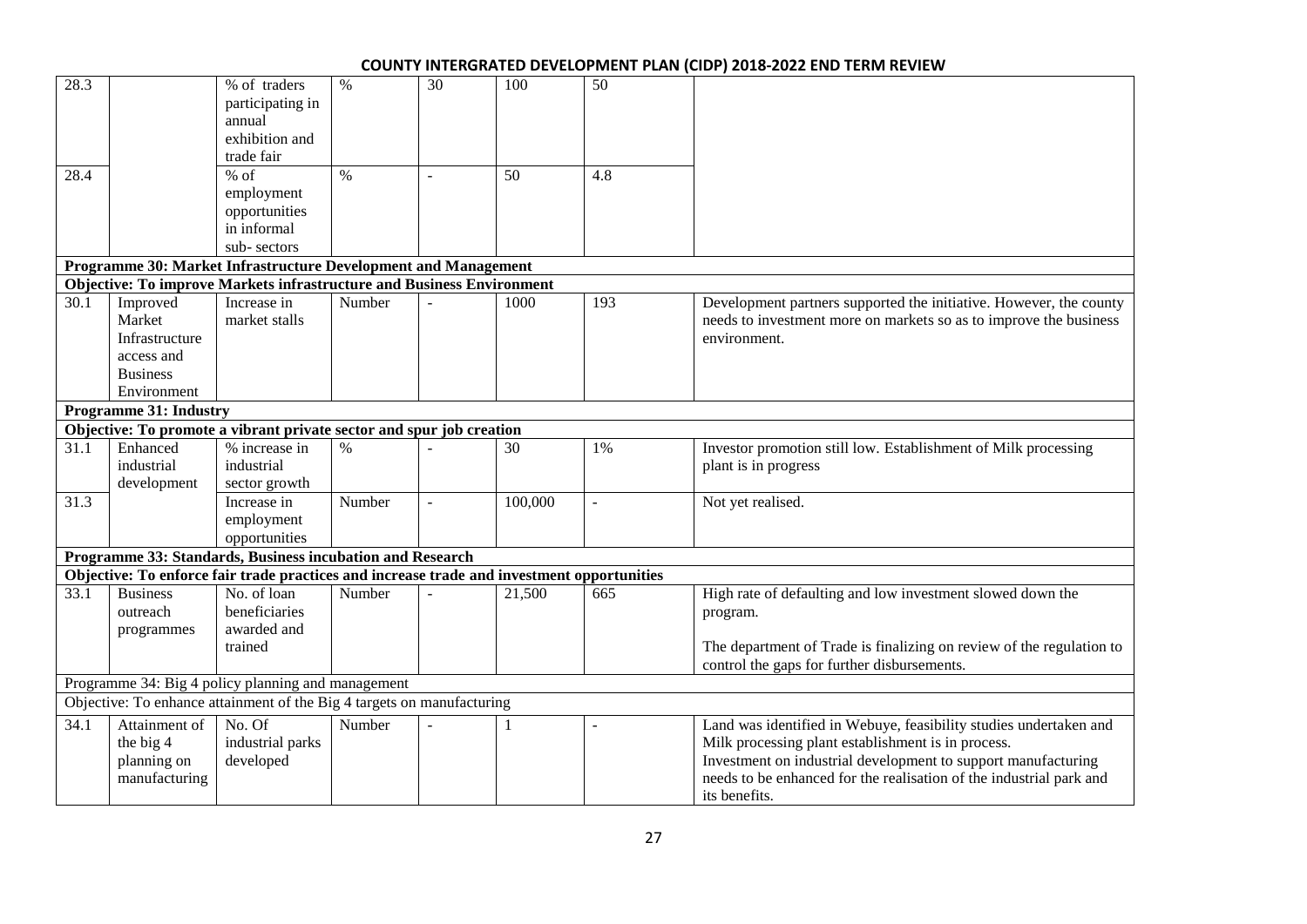### **11. COUNTY ASSEMBLY**

| S/No.                                                              | Key                  | Outcome Indicator                                                               |                 | Baseline                 | End Term        | End Term        | Remarks                                                                                   |  |  |
|--------------------------------------------------------------------|----------------------|---------------------------------------------------------------------------------|-----------------|--------------------------|-----------------|-----------------|-------------------------------------------------------------------------------------------|--|--|
|                                                                    | <b>Outcome</b>       |                                                                                 | <b>KPI</b>      | Value                    | Target          | Actual          |                                                                                           |  |  |
| Programme 68. General Administration, Planning and Support Service |                      |                                                                                 |                 |                          |                 |                 |                                                                                           |  |  |
| 1.                                                                 | Effective<br>Service | % of staff and County Assembly<br>members trained                               | %               | 100%                     | 100%            | 100%            | Adequate support on human resource<br>development & training.                             |  |  |
|                                                                    | Delivery             | No. of public participation events<br>conducted                                 | No              | $\overline{25}$          | 25              | $\overline{25}$ | Adequate stakeholder participation as a<br>requirement of the law and the<br>Constitution |  |  |
|                                                                    |                      | % Staff promoted                                                                | $\%$            | $\blacksquare$           | 100%            | 10%             | Low investment on promotion $&$                                                           |  |  |
|                                                                    |                      | No. of computers procured                                                       | No              | $\sim$                   | 22              | 14              | acquisition of office equipment.                                                          |  |  |
|                                                                    |                      | No. of printers procured                                                        | $\rm No$        | $\overline{\phantom{a}}$ | 3               | $\overline{2}$  | There is need to support a good                                                           |  |  |
|                                                                    |                      | No. of safe cabinets procured                                                   | No              | $\sim$                   | 9               | $\overline{4}$  | working environment for staff in order                                                    |  |  |
|                                                                    |                      | No. of laptops procured                                                         | No              | $\sim$                   | $\overline{21}$ | 14              | to improve service delivery.                                                              |  |  |
|                                                                    |                      | No. of photocopier procured                                                     | No              | $\bar{\phantom{a}}$      | $\overline{4}$  | $\overline{2}$  |                                                                                           |  |  |
|                                                                    |                      | No. of staff recruited                                                          | No              | $\overline{a}$           |                 | $\sim$          |                                                                                           |  |  |
|                                                                    |                      | No. of Record Register Updates<br>developed                                     | N <sub>o</sub>  |                          | 20              | 20              |                                                                                           |  |  |
|                                                                    |                      | No. of Annual Work Plans developed                                              | N <sub>o</sub>  |                          | $\overline{4}$  | $\overline{4}$  |                                                                                           |  |  |
|                                                                    |                      | No. of Departmental File Classification<br>and Serialization program formulated | $\overline{No}$ |                          | $\overline{15}$ | $\overline{15}$ |                                                                                           |  |  |
|                                                                    |                      | No. of Records Management Policy<br>Enacted                                     | No              | Preliminary<br>stage     | Enacted         | Draft           |                                                                                           |  |  |
|                                                                    |                      | No. of Annual Work Plans developed                                              | No              | $\overline{4}$           | $\overline{4}$  | $\overline{4}$  |                                                                                           |  |  |
|                                                                    |                      | No. of Research Reports Developed                                               | No              |                          | 50              | $\overline{3}$  | Sufficient investment on Policy                                                           |  |  |
|                                                                    |                      | % of Policy Analysis and Bill Digest                                            | $\%$            | 100%                     | 100%            | 100%            | analysis, Reports and ICT improved                                                        |  |  |
|                                                                    |                      | services provided                                                               |                 |                          |                 |                 | efficiency of service delivery.<br>Recruiting more research personnel is                  |  |  |
|                                                                    |                      | No. of Quarterly Departmental Reports<br>developed                              | N <sub>o</sub>  | $\overline{20}$          | 20              | 20              | on course to boost research<br>performance.                                               |  |  |
|                                                                    |                      | No. of Software and App for Data<br>Analysis acquired                           | No              | J.                       | 1               |                 |                                                                                           |  |  |
|                                                                    |                      | No. of e-government (Website)<br>developed                                      | No              | $\sim$                   | $\mathbf{1}$    | $\mathbf{1}$    |                                                                                           |  |  |
|                                                                    |                      | % of Maintenance of hardware and<br>software services provided                  | $\%$            | 100%                     | 100%            | 100%            |                                                                                           |  |  |
|                                                                    |                      | % of Installation and configuration of<br>systems services provided             | $\%$            | 100%                     | 100%            | 100%            |                                                                                           |  |  |
|                                                                    |                      | % of Enforced ICT policy                                                        | $\%$            | 100%                     | 100%            | 100%            |                                                                                           |  |  |
|                                                                    |                      | % of Support services provided                                                  | $\%$            | 100%                     | 100%            | 100%            |                                                                                           |  |  |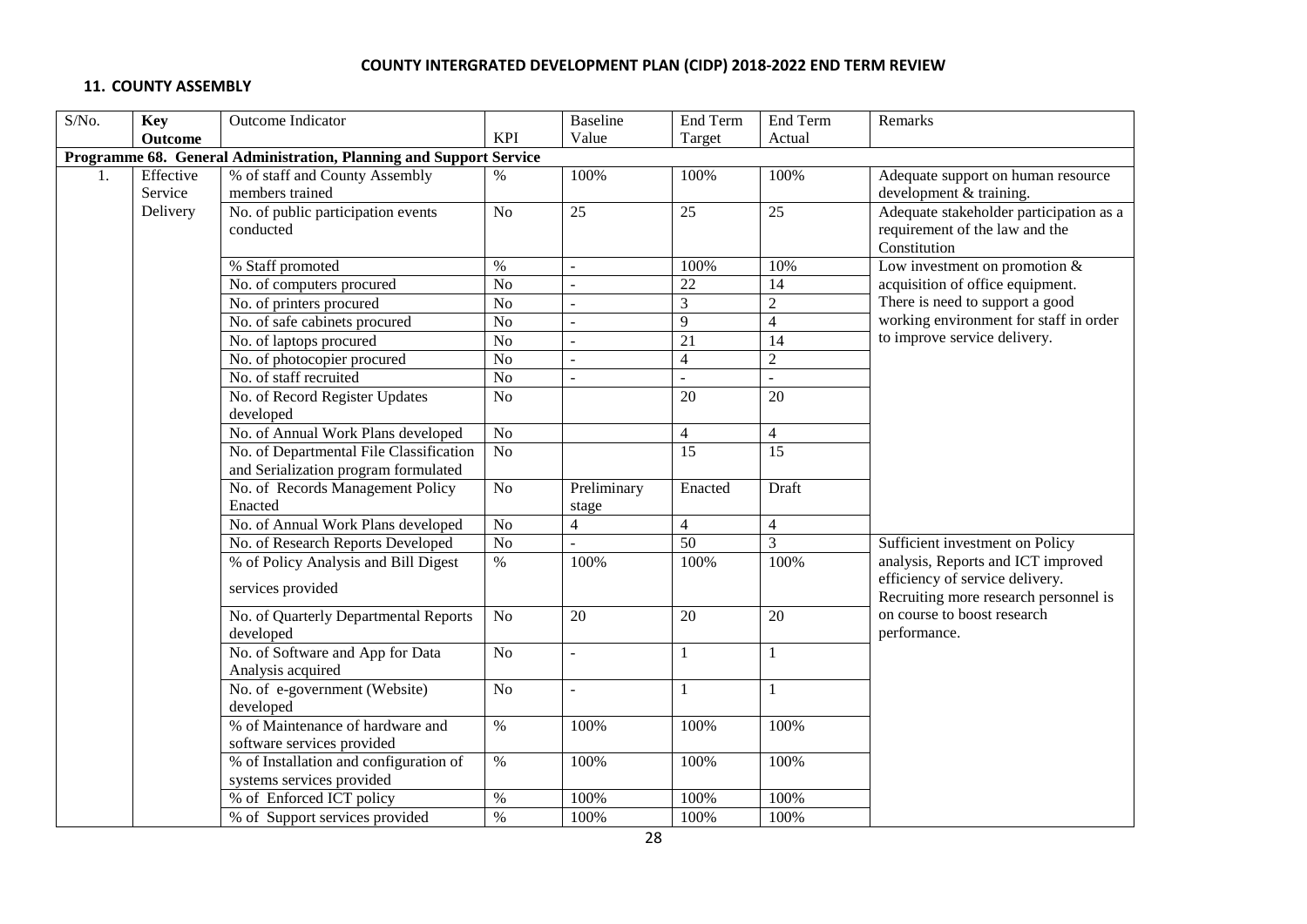|    |             | Programme 69 Legislation, Oversight and Representation |                    |                          |                 |                |                                                                                  |
|----|-------------|--------------------------------------------------------|--------------------|--------------------------|-----------------|----------------|----------------------------------------------------------------------------------|
| 2. | Effective   | No. of Annual Work Plans developed                     | N <sub>o</sub>     | 5                        | 5               | 5              | Strict adherence to the conditions &                                             |
|    | legislative | No. of Hansard Reports plenary                         | $\overline{No}$    | 100%                     | 100%            | 100%           | timelines set by the Constitution and                                            |
|    | services,   | services provided                                      |                    |                          |                 |                | the relevant laws led to the compliance<br>to the laws.                          |
|    | Oversight   | % Recoding Services for Committees                     | $\%$               | 100%                     | 100%            | 100%           |                                                                                  |
|    | &           | provided                                               |                    |                          |                 |                |                                                                                  |
|    | Representa  | No. of Hansard Conference                              | $\overline{No}$    | ÷.                       |                 |                |                                                                                  |
|    | tion        | No. of Annual Work Plans developed                     | N <sub>o</sub>     | 5                        | $\overline{5}$  | $\overline{5}$ |                                                                                  |
|    |             | % Procedural Advisory services                         | $\frac{0}{6}$      | 100%                     |                 |                |                                                                                  |
|    |             | provided to members                                    |                    |                          |                 |                |                                                                                  |
|    |             | No. of Uniforms (parliamentary                         | N <sub>o</sub>     | $\mathbb{L}^2$           | 6               | 6              |                                                                                  |
|    |             | Regalia) procured                                      |                    |                          |                 |                |                                                                                  |
|    |             | No. of Public participation forums                     | N <sub>o</sub>     | $\overline{\phantom{a}}$ | 175             | 40             | Compliance of the County Assembly                                                |
|    |             | conducted                                              |                    |                          |                 |                | Rules & Regulations and the relevant                                             |
|    |             | % of Record of Votes and Proceedings                   | $\%$               | L.                       | 100%            | 100%           | laws was upheld.                                                                 |
|    |             | (Summary) services provided                            |                    |                          |                 |                |                                                                                  |
|    |             | % of Petitions Considered                              | $\%$               | $\equiv$                 | 100%            | 100%           |                                                                                  |
|    |             | % of Committee Minutes generated                       | $\%$               | L.                       | 100%            | 100%           |                                                                                  |
|    |             | % of Committee Reports generated                       | $\%$               | ÷,                       | 100%            | 80%            | All Bills, Policies & Regulations                                                |
|    |             | No. of Fact Finding services provided                  | $\overline{No}$    | ÷.                       | 150             | 140            | brought to the floor of the House were                                           |
|    |             | % of Notices provided                                  | $\%$               | ÷.                       | 100%            | 98%            | discussed and adopted. However, some                                             |
|    |             | No. of Processed Bills                                 | $\overline{No}$    | L.                       | $\overline{55}$ | 25             | Committee reports and notices are on                                             |
|    |             | No. of Processed Policies                              | N <sub>o</sub>     |                          | 60              | 10             | progress.                                                                        |
|    |             | No. of Processed Regulations                           | N <sub>o</sub>     | $\overline{a}$           | 60              | $\overline{5}$ |                                                                                  |
|    |             | No. of Committee Services Operational                  | N <sub>o</sub>     | Preliminary              |                 | $\overline{1}$ | Done in strict adherence to the House                                            |
|    |             | Manual                                                 |                    | stage                    |                 |                | Rules & Regulations.                                                             |
|    |             | No. of Legislative Procedure Manual                    | $\rm No$           | Preliminary              | $\mathbf{1}$    | $\mathbf{1}$   | Adequate stakeholder participation led<br>to the enactment of various Policies & |
|    |             |                                                        |                    | stage                    |                 |                |                                                                                  |
|    |             | No. of Honorable Members Handbook                      | $\overline{No}$    | Preliminary              |                 | $\mathbf{1}$   |                                                                                  |
|    |             |                                                        |                    | stage                    |                 |                | Bills.                                                                           |
|    |             | No. of Regularized county assembly                     | $\overline{No}$    | Preliminary              | Approved        | Approved       |                                                                                  |
|    |             | services Act                                           |                    | stage                    |                 |                |                                                                                  |
|    |             | Regulations Mortgage and car loan for                  | $\rm No$           | Preliminary              | Approved        | Approved       |                                                                                  |
|    |             | staff approved                                         |                    | stage                    |                 |                |                                                                                  |
|    |             | Regulations Mortgage and car loan for                  | $\overline{No}$    | Preliminary              | Approved        | Approved       |                                                                                  |
|    |             | County Assembly members approved                       |                    | stage                    |                 |                |                                                                                  |
|    |             | No. of Industrial Attachment Policy                    | $\overline{N_{0}}$ | Preliminary              | Approved        | Approved       |                                                                                  |
|    |             | approved                                               |                    | stage                    |                 |                |                                                                                  |
|    |             | No. of Internship Policy approved                      | N <sub>o</sub>     | Preliminary              | Approved        | Approved       |                                                                                  |
|    |             |                                                        |                    | stage                    |                 |                |                                                                                  |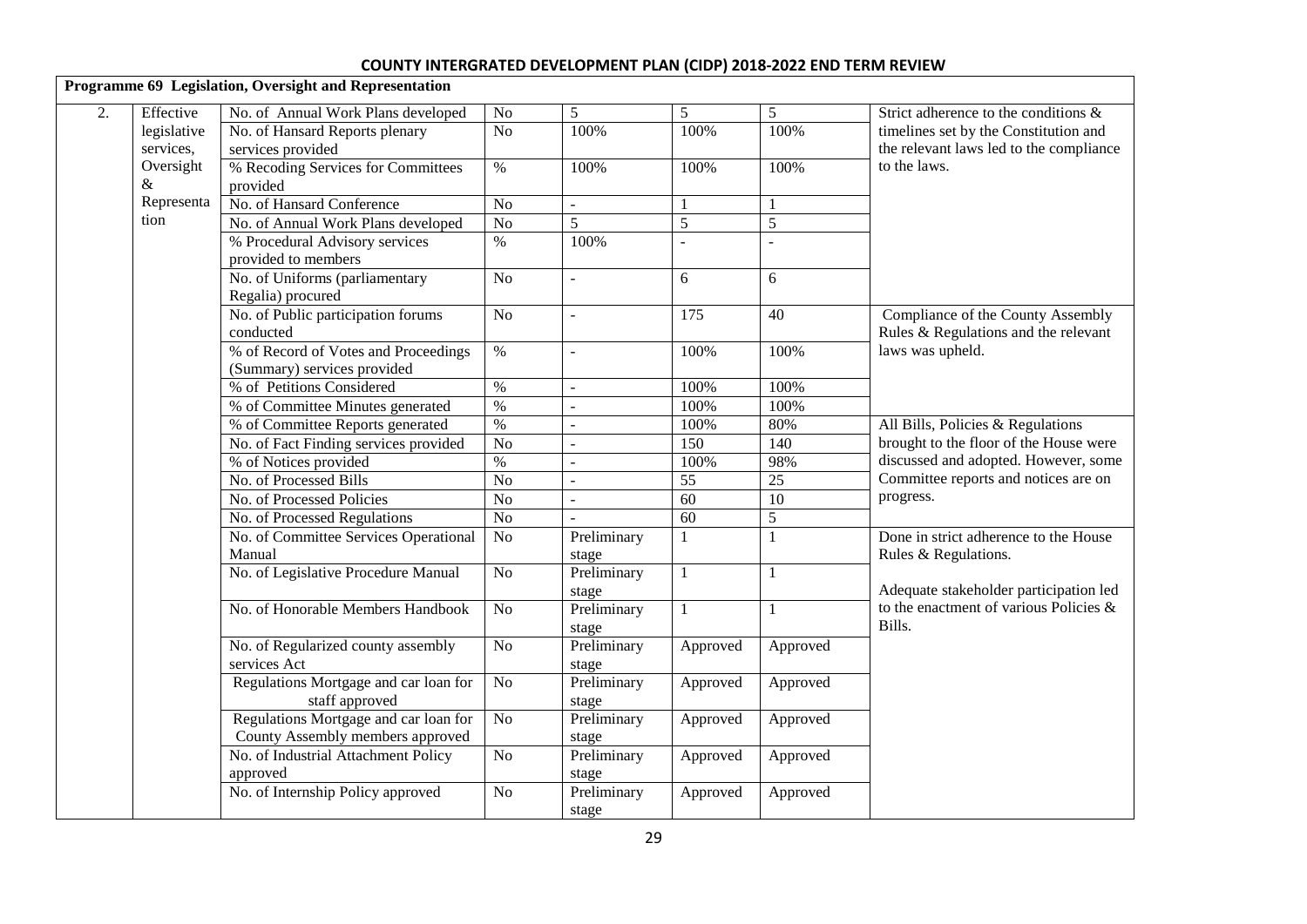|    |                         | No. of Staff Training and Development<br>Policy approved                  | $\overline{No}$ | Preliminary<br>stage  | Approved          | Approved       |                                                                                |
|----|-------------------------|---------------------------------------------------------------------------|-----------------|-----------------------|-------------------|----------------|--------------------------------------------------------------------------------|
|    |                         | No. of Ward Policy approved                                               | $\overline{No}$ | Preliminary<br>stage  | Approved          | Approved       |                                                                                |
|    |                         | No. of Transport Policy approved                                          | $\rm No$        | Preliminary<br>stage  | Approved          | Approved       |                                                                                |
|    |                         | No. of Health services Bill approved                                      | $\overline{No}$ | Preliminary<br>stage  | Approved          | Approved       |                                                                                |
|    |                         | No. of Disaster Management Bill<br>approved                               | $\overline{No}$ | Preliminary<br>stage  | Approved          | Approved       |                                                                                |
|    |                         | No. of Public Markets Bill approved                                       | $\rm No$        | Preliminary<br>stage  | Approved          | Approved       |                                                                                |
|    |                         | No. of Revenue Administration and<br>Management Bill approved             | N <sub>o</sub>  | Preliminary<br>stage  | Approved          | Approved       |                                                                                |
|    |                         | No. of Order of Precedence Bill<br>Enacted                                | $\overline{No}$ | Preliminary<br>stage  | Enactment         | Not Enacted    | This bills are on course and once<br>enacted will enable smooth                |
|    |                         | No. of Bungoma County Cultural<br>Heritage Bill Enacted                   | N <sub>o</sub>  | Preliminary<br>stage  | Enactment         | Not Enacted    | implementation of their respective<br>programs                                 |
|    |                         | No. of Bungoma County Equitable<br>Development Bill Enacted               | $\overline{No}$ | Preliminary<br>stage  | Enactment         | Not Enacted    |                                                                                |
|    |                         | No. of State of the County Address Bill<br>Enacted                        | No              | Preliminary<br>stage  | Enactment         | Not Enacted    |                                                                                |
|    |                         | No. of Youth Policies                                                     | $\overline{No}$ | Preliminary<br>stages | Enacted           | Draft          |                                                                                |
|    |                         | No. of Research Policy and Manual<br>developed                            | $\overline{No}$ | Preliminary<br>stages | Adopted           | Draft stage    |                                                                                |
|    |                         | No. of Child Policy                                                       | N <sub>o</sub>  | Preliminary<br>stages | Enacted           | Draft          |                                                                                |
|    |                         | Programme71. Infrastructure Development (Public Works & Sargent Art Arms) |                 |                       |                   |                |                                                                                |
| 3. | Adequate<br>and Secure  | No. of CCTV Installation systems<br>procured                              | N <sub>o</sub>  | 21                    |                   |                | Adequate investment on infrastructure,<br>procurable services & SOPs enabled a |
|    | Office &<br>Residential | No. of Refurbishment of chambers<br>completed                             | $\overline{No}$ | $\overline{a}$        | $\mathbf{1}$      | $\mathbf{1}$   | conducive work environment for staff<br>and hence efficiency in service        |
|    | Spaces.                 | No. of Annual Laundry Services<br>Procured                                | $\rm No$        |                       | 5                 | $\mathbf{1}$   | delivery.                                                                      |
|    |                         | No. of Uniforms procured                                                  | $\overline{No}$ | Assorted items        | Assorted<br>items | Assorted items | Key outputs include;<br>Administration Office Block is 90.78%                  |
|    |                         | No. of Annual Work Plans developed                                        | N <sub>0</sub>  | $\sqrt{5}$            | 5                 | $\mathbf 1$    | complete while the construction of                                             |
|    |                         | No. of Annual Security Services<br>procured                               | $\overline{No}$ | $\overline{5}$        | $\overline{5}$    | $\overline{5}$ | perimeter wall at Clerk's residence<br>100% complete                           |
|    |                         | No. of Administration Office Block                                        | N <sub>o</sub>  | 1                     |                   | 1              |                                                                                |